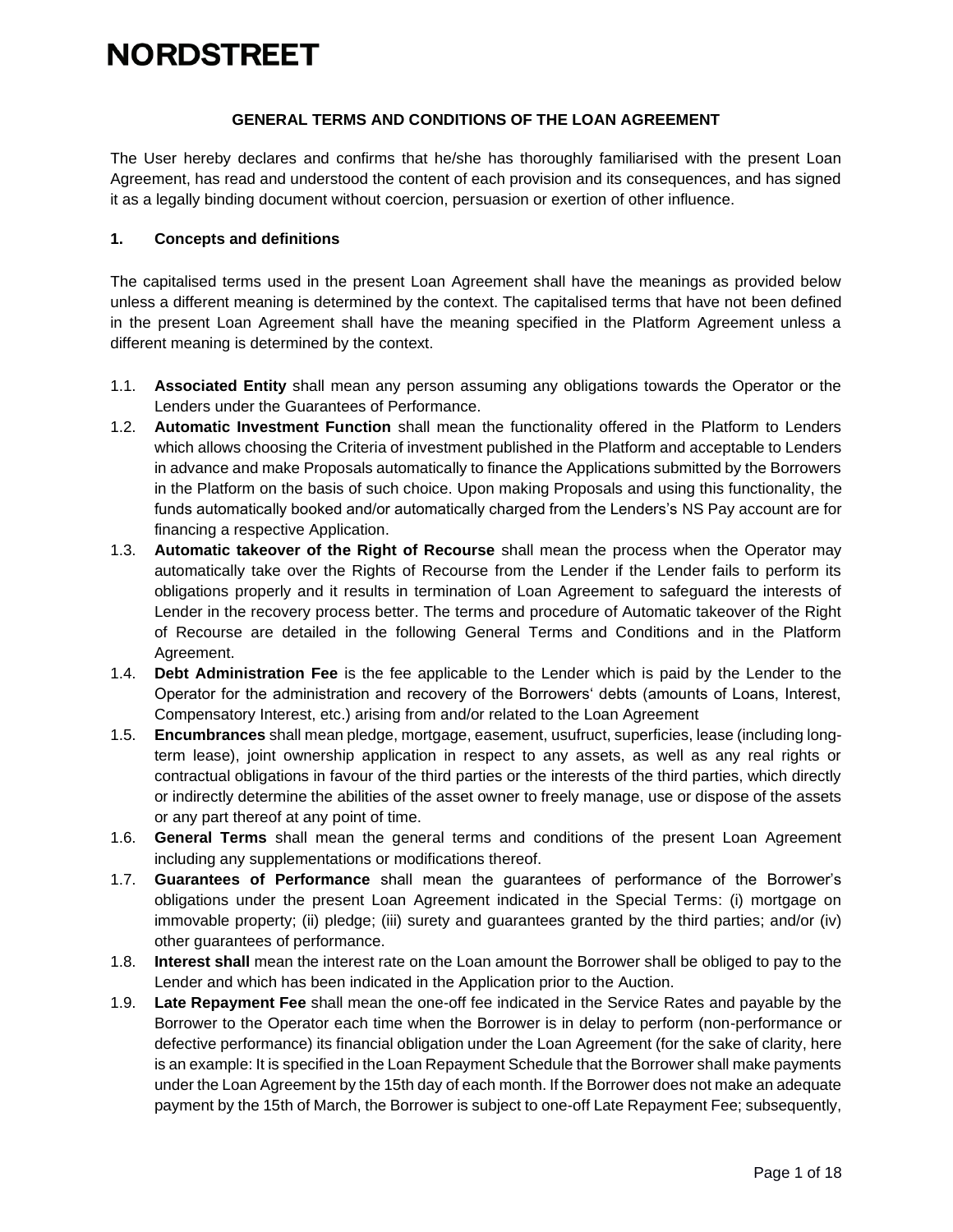if the Borrower again fails to make its next payment by the 15th of April, the Borrower is again subject to one-off Late Repayment Fee).

- 1.10. **Lender** shall mean the Investor who/which has concluded the Loan Agreement.
- 1.11. **Loan Agreement** shall mean an agreement between the Borrower and the Lender/s concluded via the Platform, on the basis of which the Lender/s shall grant a loan to the Borrower according to the terms and conditions of the agreement, and the Borrower shall be obliged to repay the loan received and pay any related fees (Interest, etc.). The Users are aware that any modifications and annexes to the Loan Agreement made by a mutual agreement between the Users shall be an integral part of the Loan Agreement and are legally binding to the Parties. The Loan Agreement constituted by a separate agreement concerning special conditions of the Loan Agreement signed between the Operator (on behalf of and for the benefit of the Lenders) and the Borrower as well as the Application (the Quote) submitted by the Borrower and approved by the Operator on the basis of this agreement and the Offer (the Acceptance) of the Lender as well as the General Terms, including all supplementations and modifications.
- 1.12. **Loan Amount** shall mean a sum of money lent by the Lender /s to the Borrower via the Platform, which conforms to the amount stated in the Application filled out by the Borrower, and which the Borrower shall be obliged to repay to the Lender /s, including payment of the Interest and other fees.
- 1.13. **Loan Pay-Out Date** shall mean the date indicated in the Special Terms until which the Borrower shall be entitled to use the Loan granted.
- 1.14. **Loan Repayment Schedule** shall mean the payment schedule which specifies the payment instalments of the Loan repayment and Interest as well as other payments that must be made by the Borrower under the Loan Agreement, and which shall be an integral part thereof. The Loan Repayment Schedule shall be compiled on the Platform and published in the User's Account of the Borrower and/or the User's Account of the Lender.
- 1.15. **Loan-to-Value Ratio** shall mean the ratio between the Borrower's Loan Amount and the market value of mortgaged/pledged assets expressed as a percentage and set forth in the Special Terms.
- 1.16. **NS Pay account** means the unique Lender's or the Borrower's account opened in UAB "NS Pay", legal entity code 305652931, head office address Vašingtono a. 1-62, Vilnius, Republic of Lithuania which is used to transfer the Loan Amount, and to credit or debit any charges. UAB "NS Pay" is an electronic money institution under the supervision of the Bank of Lithuania that is responsible for proper functioning of the account.
- 1.17. **Offer** shall mean the binding consent (acceptance) with respect to the Loan given via the Platform by the User intending to lend money to the User who/which submitted the Application, by which the former User accepts and confirms the conditions indicated in the Application and intends to conclude the Loan Agreement according to the Application confirmed by the Borrower.
- 1.18. **Operator** is UAB Nordstreet, legal entity code 304565690, the head office address Naugarduko g. 19, Vilnius, Lithuania. The Operator is included in the Public List of Crowdfunding Platform Operators maintained by the Bank of Lithuania.
- 1.19. **Operator's Fee** shall mean a one-off fee charged upon the agreement between the Operator and the Borrower, which the latter shall pay to the Operator for the Loan administration services under the Loan Agreement and the Platform Agreement until the obligations under the Loan Agreement have been discharged in full. The amount of the fee shall be determined for each Borrower individually, based on the Service Rates published on the Platform and taking into account the credit risk, amount of the Loan, the Loan repayment term and other material circumstances.
- 1.20. **Platform Agreement** shall mean the agreement for the use of the Nordstreet platform stating the conditions for use of the Platform, which must be accepted by any person intending to use the Platform and the Operator's services. The purpose of the Agreement is to establish the rules for use of the Platform and the legal relationships arising within the Platform and between the Operator and the Users.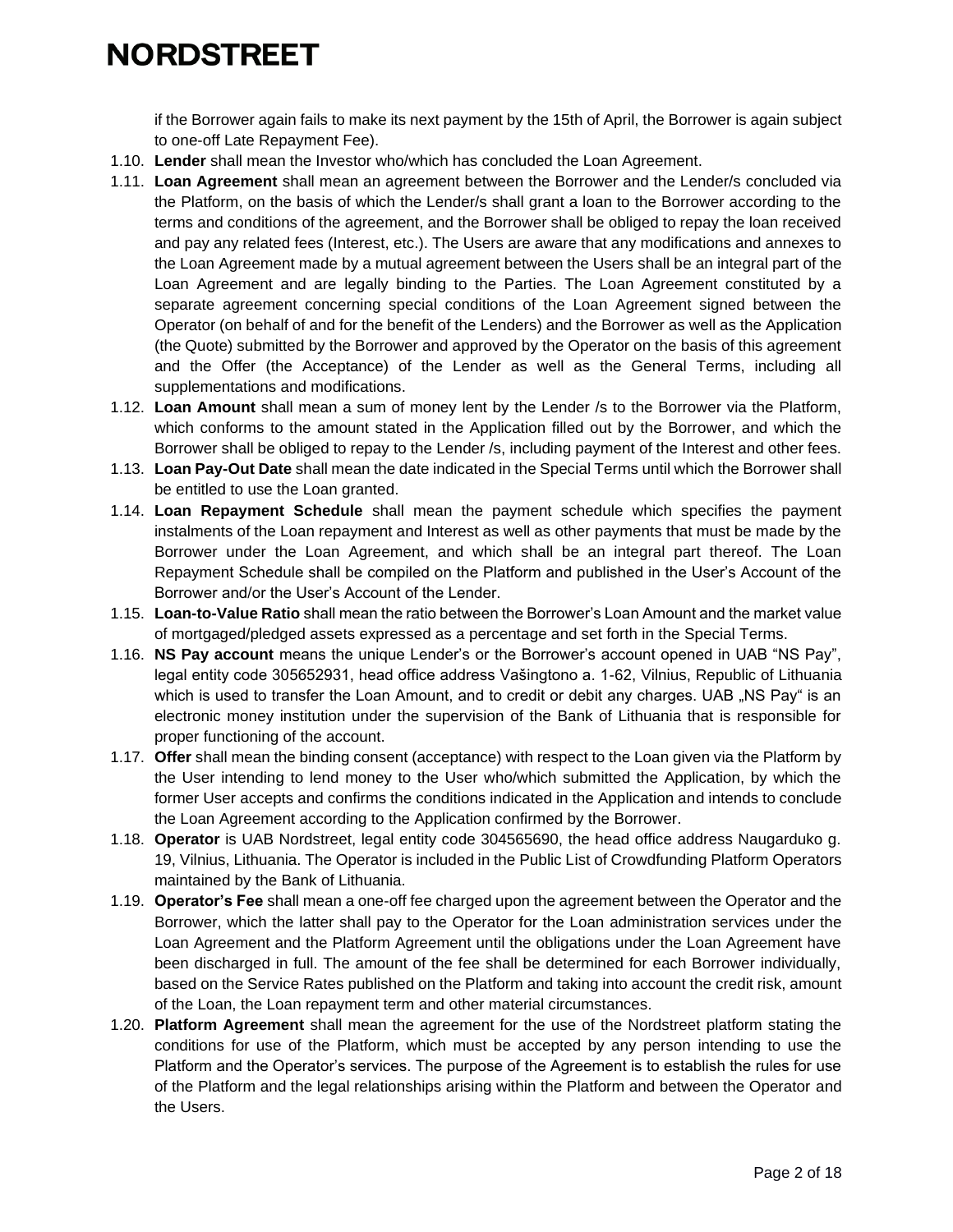- 1.21. **Platform** shall mean the system supervised and managed by the Operator available at www.nordstreet.com, by means of which the crowdfunding is being carried out. On the Platform, the Borrowers and Lenders can borrow or lend money in the manner and on the terms specified in the Platform Agreement by participating in the Auctions, this way creating the Loan relationship. The Operator shall perform its activities in the role of the Platform administrator.
- 1.22. **Procedure** shall mean the reliability assessment regulations applicable to the Operator's project owners.
- 1.23. **Repayable amount** shall mean the amount of the Loan to be repaid by the Borrower to the Lender under the concluded Loan Agreement with calculated Interest and other payable amounts.
- 1.24. **Rights of Recourse** shall mean the Lender's rights of recourse to the Borrower under the Loan Agreement, the amount of which is stated in the Offer (Special Terms), including all related or derived rights.
- 1.25. **Secondary market** shall mean the functionality (system) in the Platform through which the Users may transfer the available Rights of Recourse to other Users (or purchase from other Users, as appropriate).
- 1.26. **Special Terms** shall mean a separate agreement between the Operator (on behalf of and for the benefit of the Lenders) concerning special conditions of the Loan Agreement as well as the Application (the Quote) submitted by the Borrower and approved by the Operator and the Offer (the Acceptance) submitted by the Lender.
- 1.27. **The Application** shall mean a binding public offer of the Borrower to conclude the Loan Agreement submitted via the Platform. Terms of the Application have been agreed with the Operator (and approved by the Operator) and are substantiated by the written documents and data of the Borrower.
- 1.28. **The Auction** shall mean a manner of conclusion of the Loan Agreement between the Users, where the Loan Agreement is concluded between the Borrower, which submitted the Application (confirmed by the Operator) and initiated a specific auction, and the Lender/s, who/which provided the fastest Offer/s according to the terms and conditions of the Auction.
- 1.29. **The Borrower** shall mean the Borrower indicated in the Special Terms and meeting the requirements applicable to the Borrower as set forth in the Platform Agreement.
- 1.30. **The Civil Code** shall mean the Civil Code of the Republic of Lithuania including its amendments and supplementations.
- 1.31. **User Account** shall mean an individual account of the User protected with a unique password and assigned to the User for performance of various actions on the Platform, i.e. to submit Applications and Offers, lend money, conclude the Loan Agreement, view the history of actions performed by the User, receive the Operator's messages and manage own account in other ways.
- 1.32. **User** shall mean a natural person or a legal entity who/which is a member of the Platform and who/which may act either as the Lender or the Borrower and has concluded the Platform Agreement by completing registration on the Platform according to the applicable conditions and has been correspondingly confirmed by the Operator.

### **2. Subject matter of the loan agreement**

- 2.1. In the procedure and conditions set forth in the Loan Agreement, the Lenders shall be obliged to provide the Loan Amount to the Borrower by means of crowdfunding, and the Borrower shall be obliged, upon receipt of the Loan Amount, to repay it under the present Loan Agreement, including payment of the Interest and other charges, and to fulfil other obligations established in the Loan Agreement.
- 2.2. The Borrower shall be obliged to use the Loan Amount exclusively for the purpose of the Loan indicated in the Special Terms. On receipt of the written request of the Operator, the Borrower shall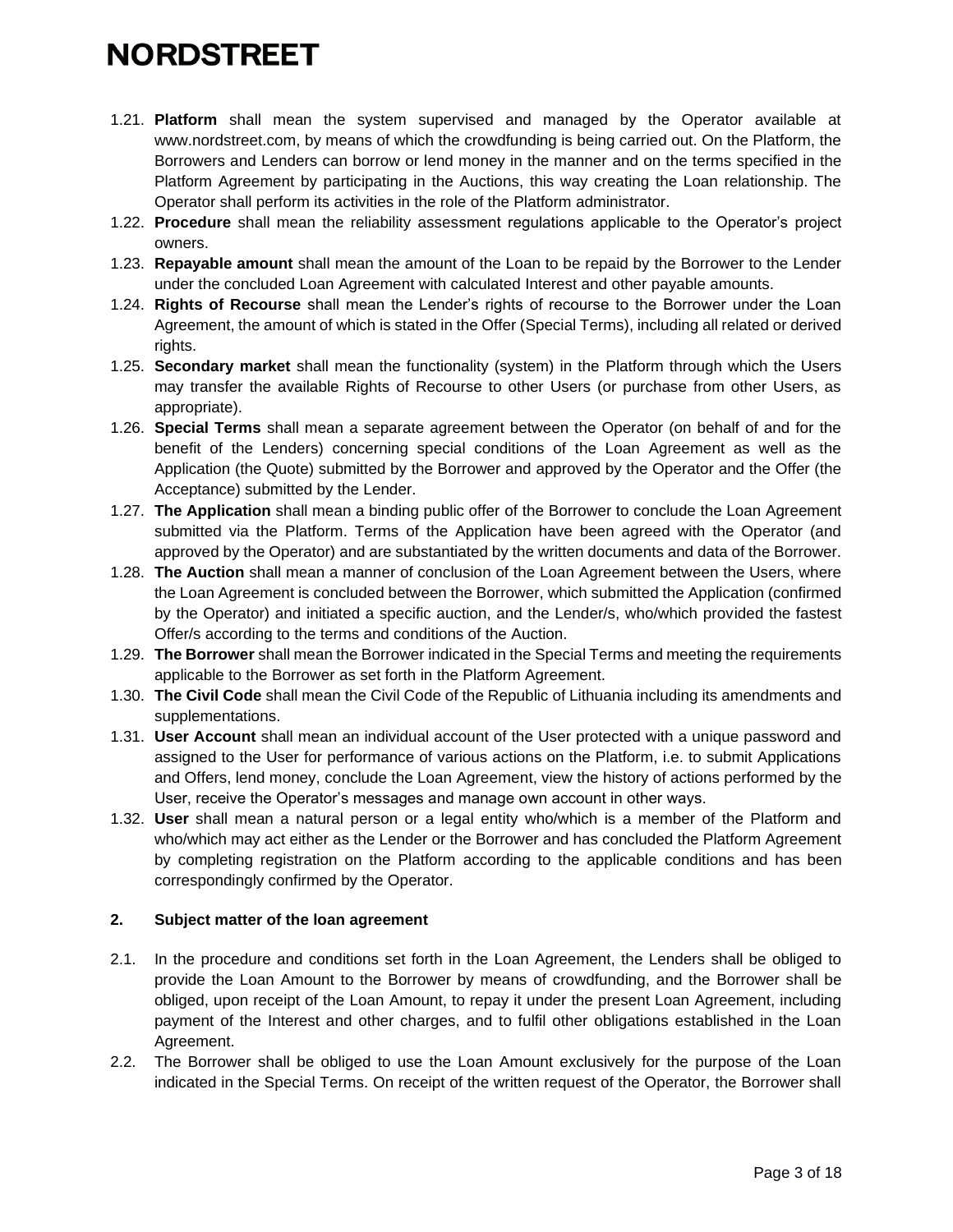be obliged to immediately present the information and documents evidencing the use of the Loan Amount as requested by the Operator.

2.3. The Parties hereby declare that in relation to disbursement of the Loan Amount and implementation of other terms and conditions of the Loan Agreement, the Operator shall have the right to verify the following: (i) correctness and accuracy of information provided by the Borrower and the Associated Entities; and (ii) the use of the Loan Amount according to its purpose.

#### **3. Conclusion of loan agreement**

- 3.1. This Loan Agreement is based on crowdfunding and comprises the Special Terms and these General Terms. The Loan Agreement shall be considered to be a multilateral loan transaction in cases where more than one Lender is involved in lending the funds to the Borrower under the Application.
- 3.2. The Borrower shall have the right to withdraw the Application prior to the start of the Auction, i.e. the moment when the first Offer to the Application is provided during the Auction. After submission of first Offer to the Application, without separate consent of the Operator, the Borrower shall not have a right to recall the Application.
- <span id="page-3-0"></span>3.3. The Loan Agreement shall be concluded by means of the Auction and considered automatically concluded between the Borrower and the Lenders, who/which participated in the Auction and presented the Offers conforming to the Application, as of the date of the end of the Auction. The Auction shall close successfully when the Offers conform to the Application (where the term of the Loan Agreement, Interest and Loan Amount match (i.e., a sufficient number of Offers have been submitted to fund the full Loan Amount). The Operator shall have the right at any time to recall, suspend, resume, change or cancel the Auction. The Auction shall expire and the Application of the Borrower and Offers of the Lenders shall expire if an insufficient number of Offers matching the Application that fund the full Loan Amount (or the required minimum limit of the Loan Amount, if such is specified) are submitted within a period of 30 (thirty) calendar days or a shorter period stated in the Application, unless the Operator informs in advance (on the Platform or by e-mail) that the Auction will be divided and executed in several stages until the total Loan Amount is collected (or the required minimum limit of the Loan Amount, if such is specified). In the latter case, the provisions of this clause apply to each stage of the Auction. Participation of Lenders in all the stages for raising the Loan Amount is not restricted.
- 3.4. The Parties hereby agree that the actions performed by the Borrower and the Lender (submission of the Application, Offer) and the data indicated (the User code, User Account data, NS Pay Account statement of the Borrower or the Lender, e-mails of the User or the Platform, or the audio recordings of the telephone conversation, or an extract from the User's Account stating the activity of the Borrower or the Lender) shall be considered sufficient in expressing one's will and shall amount to the signature of the Borrower and the Lender that has the legal power granted by the legal acts, and the Application and the Offer submitted based on the Application (Special Terms) as well as the General Terms, under which the amount loaned by the Lender is transferred to the Borrower, shall be considered to be one original document and be equivalent to the document concluded in writing, and it shall create the same legal consequences as a document endorsed on each page by the signatures of the Borrower and the Lender.
- 3.5. The Loan Agreement may as well be concluded upon the Lender using the Automatic Investment Function. Upon using the Automatic Investment Function, Lenders are able to set the Criteria (e.g. the term of a loan, amount of interest, LTV, class of risk, type of the loan, type of the assurance means, etc.) they want to apply to the Proposals made to respective Applications and foresee the provision parameters of such Proposals (e.g., the provided amount, the total amount provided to all Applications, etc.). After publishing the Application meeting the Criteria in the Platform, the Lender takes part in the Auction and makes the Proposal for such Application automatically. The Proposal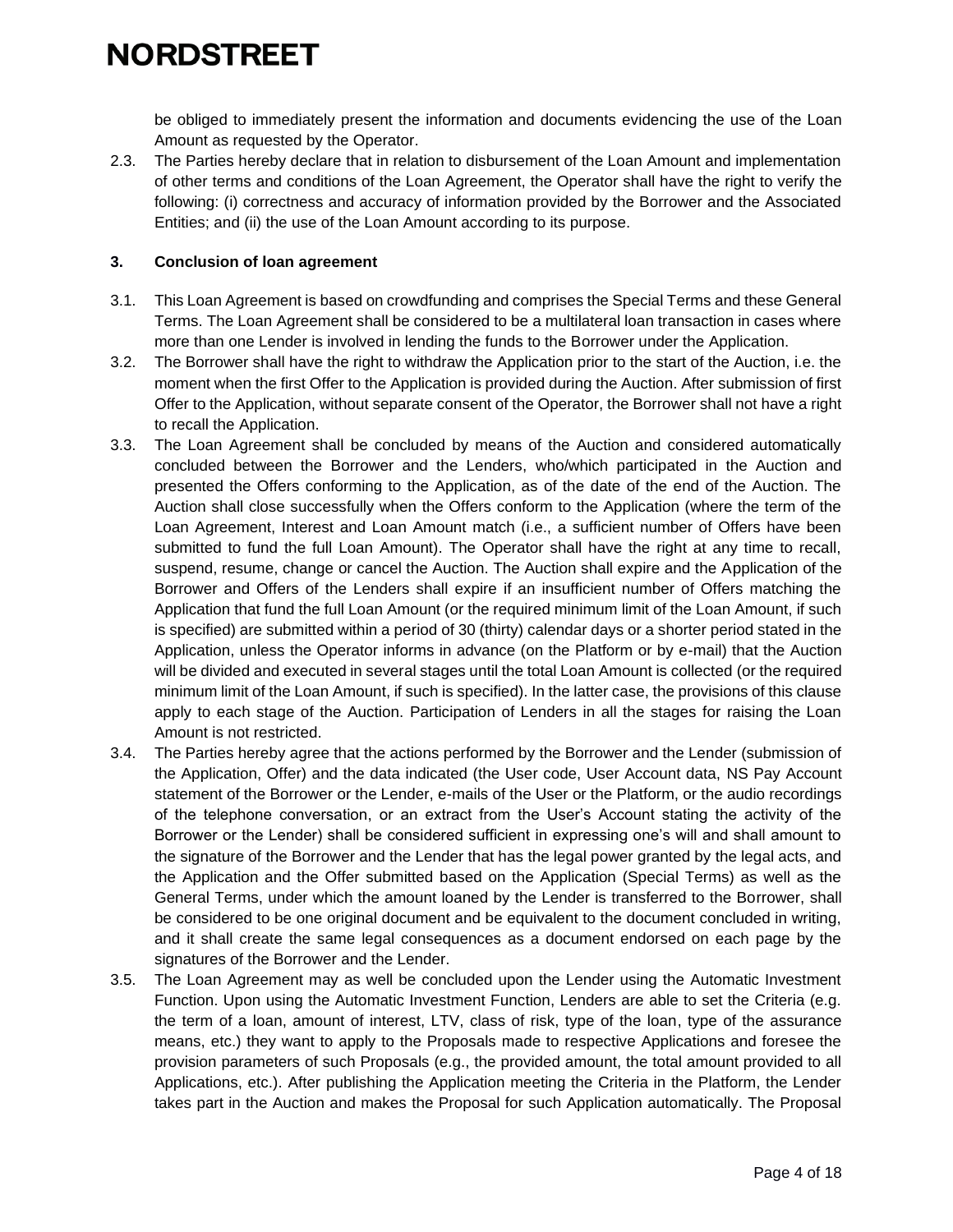submitted by the Lender using the Automatic Investment Function is equal to the Proposal made at its discretion without using this function and is deemed as sufficient to express the will and intention to conclude a Loan Agreement. Upon making Proposals and using the Automatic Investment Function, the funds automatically booked and/or automatically transferred (charged) from the Lender's NS Pay account are for financing a respective Application.

#### **4. Pay-out procedure of the Loan Amount**

- 4.1. The Loan Amount shall be transferred from Lenders' accounts to the Borrower's account (payment orders along with the Offer shall be submitted by the Lenders; the final payment order shall be approved by the Operator). In addition, the Lender hereby confirms that, in the event of an additional need, the Operator shall have the authorisation to credit the amount specified in the Offer to the Borrower's NS Pay Account from the Lender's NS Pay Account.
- <span id="page-4-0"></span>4.2. Under the conditions of the Loan Agreement, the Operator shall be obliged to approve payment of the Loan Amount or its part to the Borrower's NS Pay Account /sonly when all the conditions set out below are met (the Operator shall have the right to waive performance of any of the below requirements at its own discretion and without prior notice):
	- 4.2.1. All the declarations and guarantees provided by the Borrower and the Associated Entities are accurate, true and valid, and supported by the documents submitted to the Operator;
	- 4.2.2. None of the conditions indicated in paragraph [10.1](#page-11-0) of the present General Terms must exist, irrespective of when the situation (basis) becomes apparent, and upon the assessment of the Operator, there are no reasons to believe that any of the situations could occur in the future;
	- 4.2.3. All Guarantees of Performance have been duly concluded and their substantiating documents have been presented to the Operator in the content and format acceptable to the latter;
	- 4.2.4. The Borrower has concluded the insurance contracts requested by the Operator and submitted the documents evidencing the same;
	- 4.2.5. The Borrower has provided to the Operator the copies (electronically, unless otherwise requested by the Operator) of the purchase documents of the mortgaged/pledged immovable property and documents issued by the State Enterprise Centre of Registers confirming the Borrower's ownership of the mortgaged/pledged property;
	- 4.2.6. The Borrower has submitted documents to the Operator stating full and detailed information on the income sources required for the performance of payments under the Loan Agreement;
	- 4.2.7. The Borrower has provided to the Operator the valuation report on immovable property mortgaged/pledged prepared in accordance with the Law of the Republic of Lithuania on the Bases of Property and Business Valuation;
	- 4.2.8. Upon crediting of the Loan Amount to the Borrower's NS Pay Account, the Loan-to-Value Ratio will not become higher than that indicated in the Loan Agreement;
	- 4.2.9. There are no valid or expected Encumbrances with respect to the property pledged in favour of the Operator unless otherwise provided for in the terms and conditions of the Loan Agreement;
	- 4.2.10. Other obligations assumed by the Borrower under the present Loan Agreement, the Platform Agreement and other agreements concluded between the Operator, the Lender and the Borrower have been properly discharged.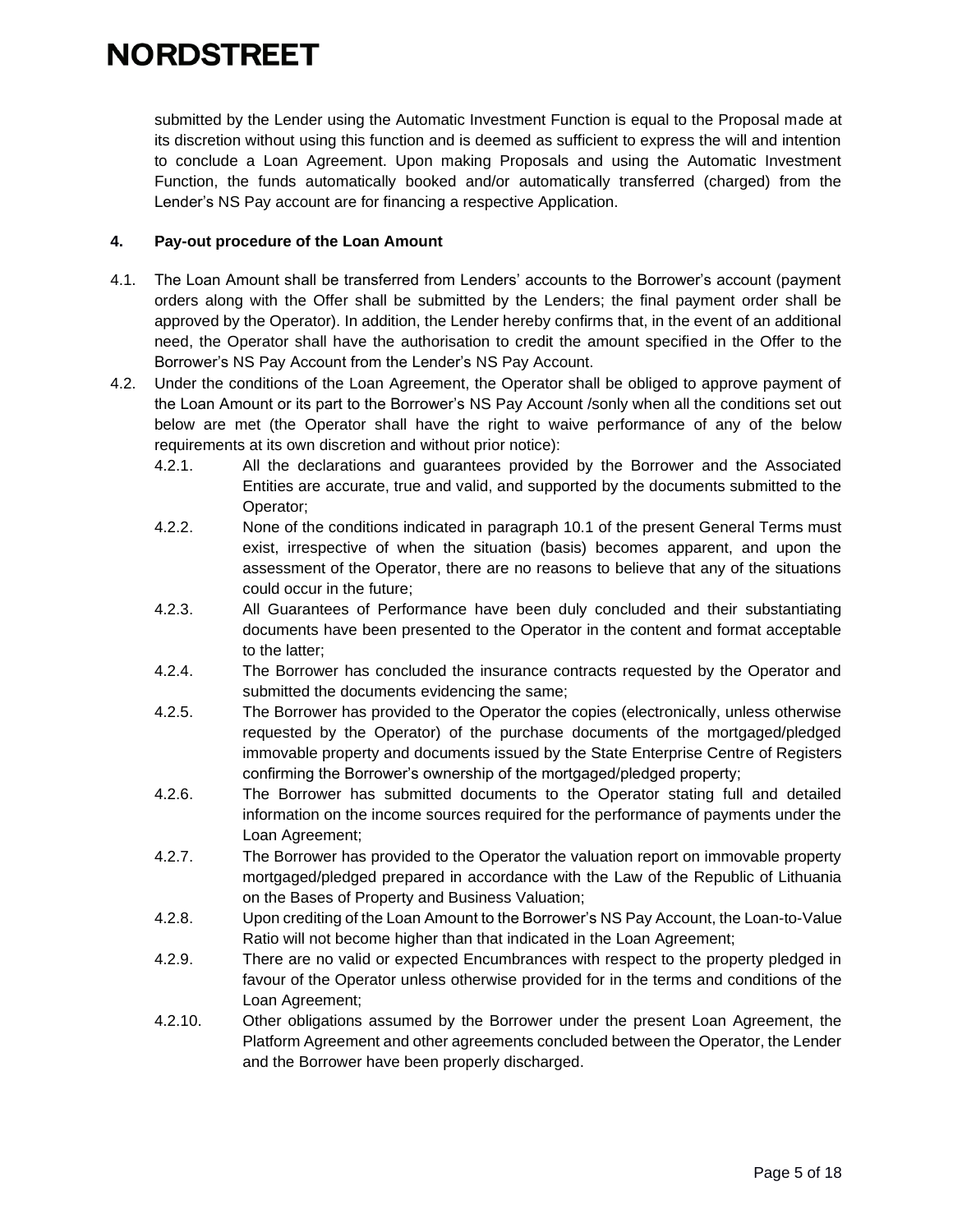- 4.3. The funds loaned for refinancing of credit may be paid out in one or several tranches by crediting them to the Borrower's NS Pay Account, where the extra conditions (in addition to those set forth in paragraph [4.2](#page-4-0) set out below are met:
	- 4.3.1. The debt (for the acquisition of the asset) to the seller of the immovable property has been repaid and the substantiating documents have been presented to the Operator;
	- 4.3.2. The Borrower has presented to the Operator the written consent of the creditor of the refinanced loan, to whom/which the immovable property is mortgaged/pledged, regarding pledge of the immovable property by the subsequent mortgage, which shall state the balance of the refinanced loan and the number of the account, to which the amount of the said debt balance must be transferred, following which the Borrower's creditor will waive the primary mortgage/pledge of the immovable property;
	- 4.3.3. The Borrower has repaid to the creditor of the refinanced loan the difference between the balance of the indebtedness to the latter and the Loan Amount intended for refinancing of the loan, and presented to the Operator the substantiating documents.
- 4.4. If any of the conditions set forth in the Loan Agreement have not been duly satisfied for the Operator prior to pay-out of the Loan Amount, the Operator shall have the right to terminate this Loan Agreement without any consequences for the Operator or the Lenders, by providing a written notification to the Borrower to that effect (transmission of such notification by e-mail shall be considered a proper and sufficient method of informing). In such case, the Lender shall be refunded the amounts transferred by the Lender for the conclusion of the Loan Agreement by crediting them to the Lender's NS Pay Account from which the payment had been made.
- 4.5. In exceptional cases, having informed the Lenders and the Borrower in advance, the Operator shall also have the right to collect the Loan Amount specified in the Offer to a separate NS Pay technical account of the Operator.

#### **5. Repayment of the Loan Amount. Interest**

- 5.1. The Borrower shall repay the Loan Amount and pay the Interest in the procedure specified in the Loan Repayment Schedule. The Borrower shall repay the full Loan Amount in one or several instalments on the payment days before the end of the Loan repayment term (usually by one payment on the last days of the Loan repayment term) according to the Loan Repayment Schedule. The Borrower shall repay the full Loan Amount with Interest and other charges pertaining to the Loan Agreement.
- 5.2. All the payments under the Loan Agreement shall be made by the Borrower itself. The Borrower undertakes to make each payment when due (in accordance with the Loan Repayment Schedule) and not later than by 5 p.m. on the specified due date (so that the Operator could process the received payment and divide it among the Lenders.
- <span id="page-5-0"></span>5.3. Despite the requirement that all the payments must be made by the Borrower itself, when registering on the Platform and on the basis of this Loan Agreement, the Borrower shall additionally grant the right and authorisation to the Operator, if necessary, for giving the instructions (on behalf of the Borrower) to UAB "NS Pay" to transfer (debit) all the payments (amounts due) to the Lenders from the Borrower's NS Pay Account to the Lenders' NS Pay Accounts and/or transfer (debit) the Operator's Fee and/or other payments (amounts ) due to the Operator from the Borrower's NS Pay Account. If it is necessary to take actions described in this paragraph of the General Terms, the Borrower undertakes to issue a separate document acceptable to UAB "NS Pay".
- 5.4. In cases, where the Borrower fails to transfer the amounts due by itself and on time, this shall mean that the Borrower missed the payment term, in which case the Borrower shall be obliged to pay the penalty charges and/or other fees as set forth in the Loan Agreement or on the Service Rates section available on the Platform (e.g., each time when the Borrower delays to make a current payment under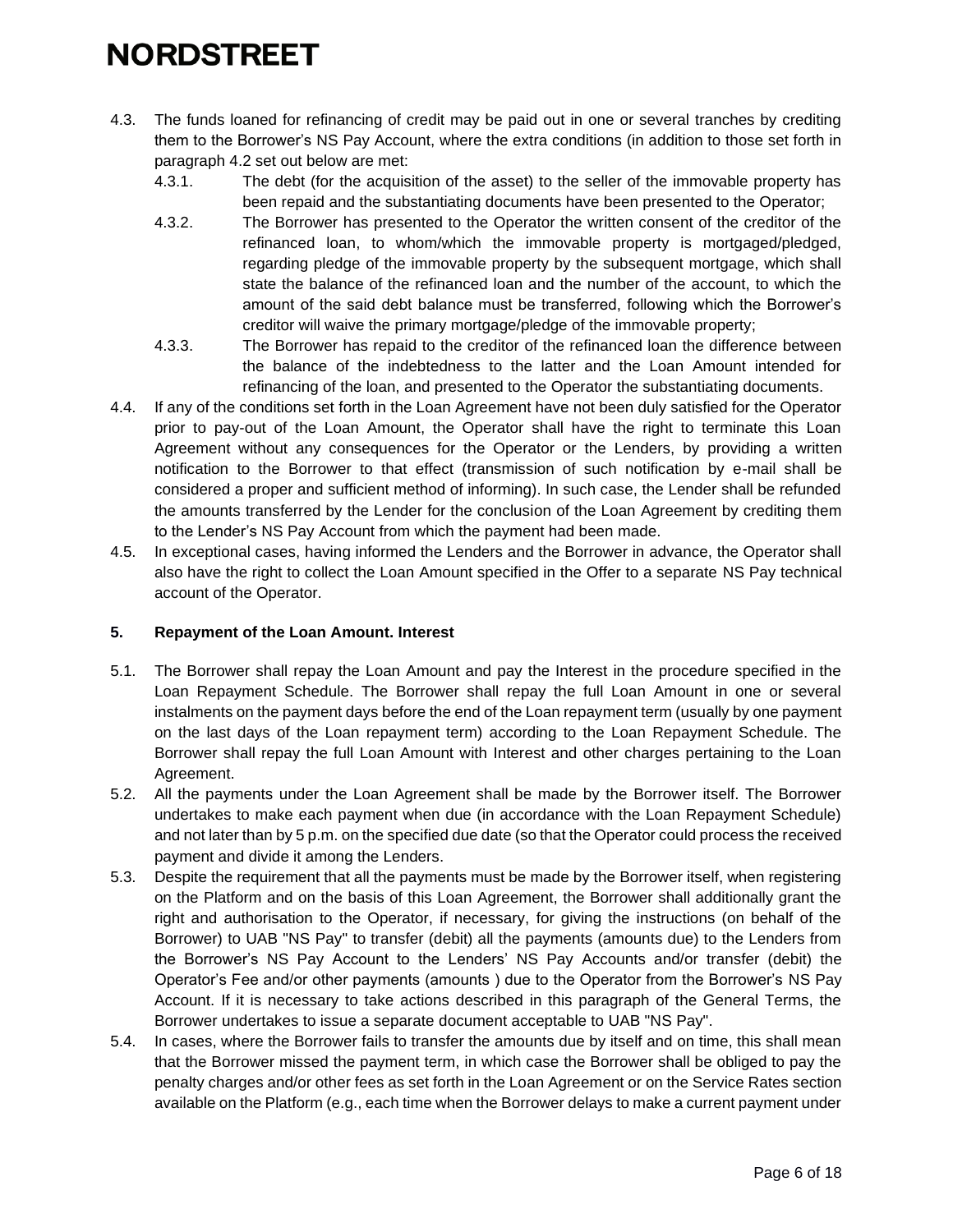the Loan Agreement in due time and manner, the one-off Late Repayment Fee shall be payable to the Operator). The Operator is not obligated (though has the right) to debit the amounts payable by the Borrower from the Borrower's NS Pay Account (as stipulated in paragraph [5.3](#page-5-0) of the General Terms), but failure (or delay) to exercise this right of the Operator shall not release the Borrower from payment of the accrued compensatory interest and other amounts payable for defective performance.

- 5.5. The Interest shall be calculated from the day (inclusive) of pay-out of the Loan Amount to the Borrower's NS Pay Account or such other account (or accounts) on which the Borrower agreed with the Operator before the pay-out of the Loan Amount.
- 5.6. The Borrower shall make the current payment due via its own NS Pay Account (unless a different method of payments is agreed with the Operator in advance in writing). The Operator shall allocate the received funds to the Lenders and the Operator. If the Borrower makes a payment via another account (not the Borrower's NS Pay Account) without permission (and not by the alternative method of payment agreed with the Operator in advance in writing), the Borrower shall bear all the associated risk (e.g., the risk associated with delays in accounting of the received funds, the risk associated with delays of interest payable to the Lenders, etc.), and the Borrower shall also be obligated to compensate the Operator for all (direct and indirect) expenses related to administration of such unauthorised payment.
- 5.7. Upon receipt of the funds from the Borrower, the obligations of the latter in relation to the delayed payments shall be applied in the following sequence: (i) first - payments due to the Operator according to the Service Fees approved by the Operator and agreements concluded between the Operator and the Borrower (if several fees are payable to the Operator, the sequence of their payment shall be at the discretion of the Operator); (ii) second - compensatory interest and/or penalties due to the Investors; (iii) third - Interest due to the Investors; (iv) fourth - the Loan amount granted by the Investors. In cases where the obligation was transferred as an enforced recovery, the first to be compensated shall be the expenses incurred by the Operator in related to such recovery (expenses on the executive endorsement, order for payment (writ of execution), correspondence, payments for debt recovery services, stamp duty, court expenses, etc.).
- 5.8. Upon a unilateral request of the Operator, the Borrower shall be obliged to repay the remaining part of the Loan Amount, pay the Interest and the Operator's Fee, if the Operator reasonably considers the grounds for termination of the Loan Amount set forth in paragraph [10.1](#page-11-0) of the General Terms to exist.
- 5.9. In cases where the Operator terminates the Loan Agreement prematurely, the Borrower shall be obliged to pay all the Interest due under the Loan Agreement (the Operator shall also be entitled to demand payment of the Interest, which would have been paid if the Borrower repaid the Loan Amount in accordance with the Loan Repayment Schedule indicated in the Special Terms).
- 5.10. The Borrower shall have the right, with the Operator's consent and adhering to the procedure set forth in Clause 6 of these General Terms, to repay the Loan Amount or its part earlier than it is indicated in the Loan Agreement. In the event the Borrower repays the Loan Amount or its part earlier than it is indicated in the Auction, the Interest shall be distributed under the terms and conditions provided in the Auction.
- 5.11. If the Borrower delays payments according to the Loan Repayment Schedule, the Borrower shall pay compensatory interest of 0.4 percent on the amount overdue for each calendar day of delay. The parties agree that the amount of the compensatory interest rate shall be applicable during the period of validity of the Loan Agreement.
- <span id="page-6-0"></span>5.12. The Lender pays the Debt Administration Fee to the Operator which is equal to 0.2 percent from the amount which payment term was missed by the Borrower pursuant to the Schedule of Debt Payment. The Debt Administration Fee is charged for every late calendar day of the term specified in the Loan Schedule until full settlement of the Borrower with the Lender.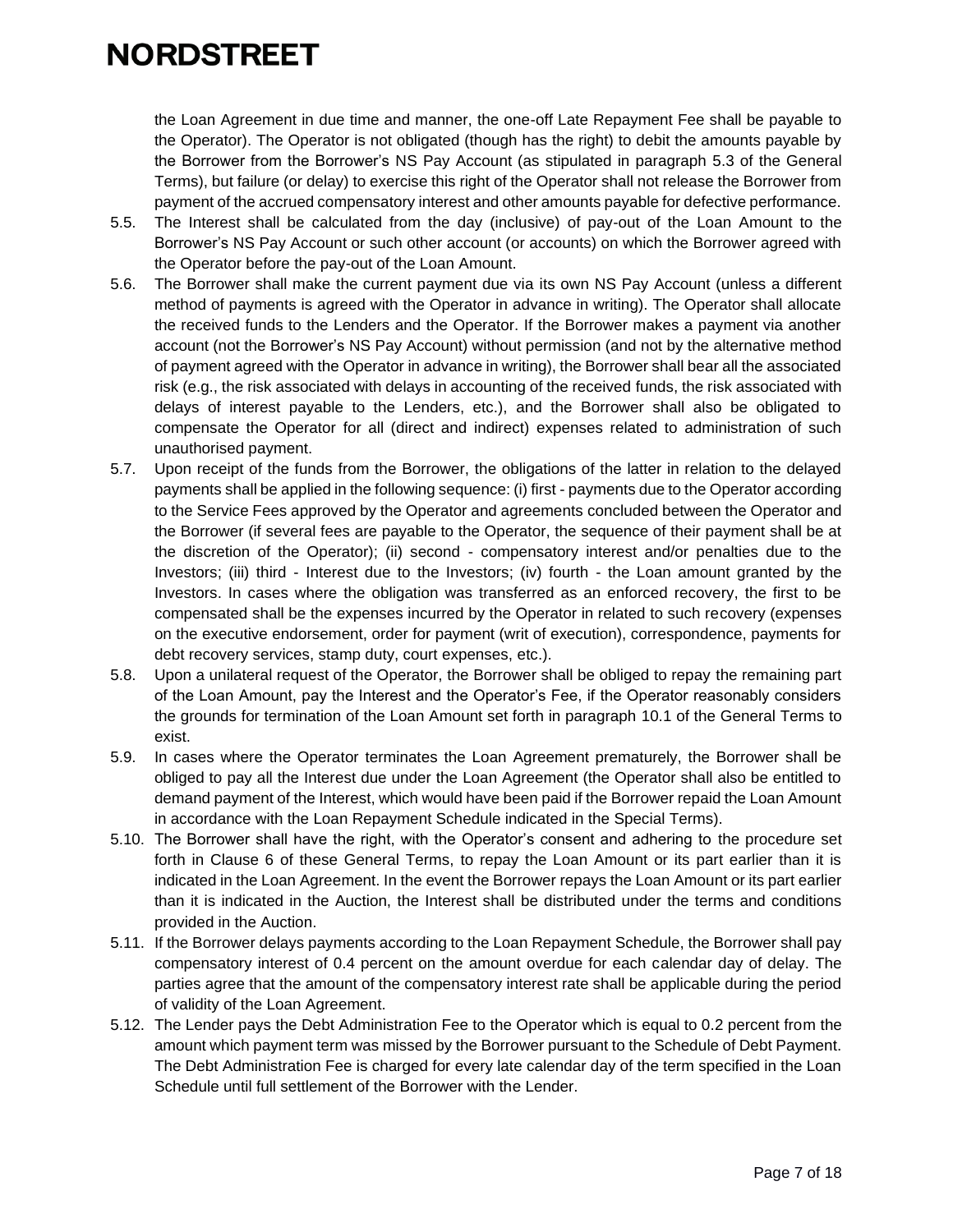- 5.13. The Debt Administration Fee is paid only after recovering the compensatory interest (their share) from the Borrower pursuant to the Loan Agreement (including the payment of compensatory interest (their share) after Operator's prompt and other cases).
- 5.14. If the payment of the full Loan is due, the Operator shall continue charging the compensatory interest on the outstanding amount, indicated in paragraph [5.125.125.11](#page-6-0) of the present General Terms.

#### **6. Early repayment of the Loan Amount**

- 6.1. The Borrower shall have the right to repay the Loan Amount or its part before the due term. In such case, the Borrower shall also pay all the Interest for the minimum period specified in the Application and/or project description published on the Platform and the Early loan repayment fee indicated in the Service Fees adopted by the Operator and calculated from the loan amount that is repaid earlier. The Loan Amount or its part may be repaid before the due term only on the payment days (unless the Operator indicates otherwise).
- <span id="page-7-0"></span>6.2. When wishing to repay the Loan Amount before the term, the Borrower shall be obliged to inform the Operator by e-mail regarding its intention to repay the Loan Amount or its part before the due date 5 (five) business days until the respective payment day. In the early repayment notification, the Borrower shall indicate the details of the Loan Agreement (date and number), the amount of the Loan intended to be repaid before term and the date on which the Loan Amount will be repaid. Upon sending the notification indicated in this paragraph, the Borrower shall not have the right to withdraw it without prior written consent of the Operator, and shall be held unconditionally obliged to repay the amount stated in the notification (including the Early loan repayment fee payable to the Operator) before the set deadline. If the Borrower violates the updated obligations, the Operator shall have the right to impose sanctions for infringement of the payment obligations as would be applied for infringing the Loan Agreement. In cases where the Borrower's notification does not conform to the requirements of this condition, the Operator shall have the right to deny crediting the Borrower's funds intended as early Loan repayment, and to refund the excess of the monthly instalment to the Borrower. Failure to submit the notification within the established time limit and specify the required details are essential conditions for early repayment of the Loan Amount.
- 6.3. After the Borrower makes an early repayment of a part of the Loan Amount in accordance with the conditions set forth in paragraph [6.2,](#page-7-0) the Operator shall recalculate and update the Loan Repayment Schedule.

#### **7. Guarantees of Performance**

- 7.1. Adequate performance of the Borrower's obligations under the Agreement shall be secured by the Guarantees of Performance. All documents and transactions, which are used to establish these Guarantees shall be drawn up in the form and content acceptable to the Operator, i.e. agreed between the Borrower and Operator in advance. If the Guarantee of Performance is mortgage or pledge, in all cases the transaction of maximum mortgage or maximum pledge must be concluded (regardless whether the mortgage and/or pledge are indicated as maximum in the Application). Notarised transactions of the Guarantees of Performance shall be concluded at the notary's office selected by the Operator at the time arranged with the Operator in advance.
- 7.2. The Borrower shall be obliged to ensure that prior to the full discharge of the Borrower's obligations under the Loan Agreement, all the Guarantees of Performance are valid and, in the presence of the conditions set forth in the respective transactions of the Guarantees of Performance, they can be enforced.
- <span id="page-7-1"></span>7.3. If due to non-performance of the Borrower's obligations before the full discharge of the Borrower's obligations under the Loan Agreement that occurs for any reasons, the Loan-to-Value Ratio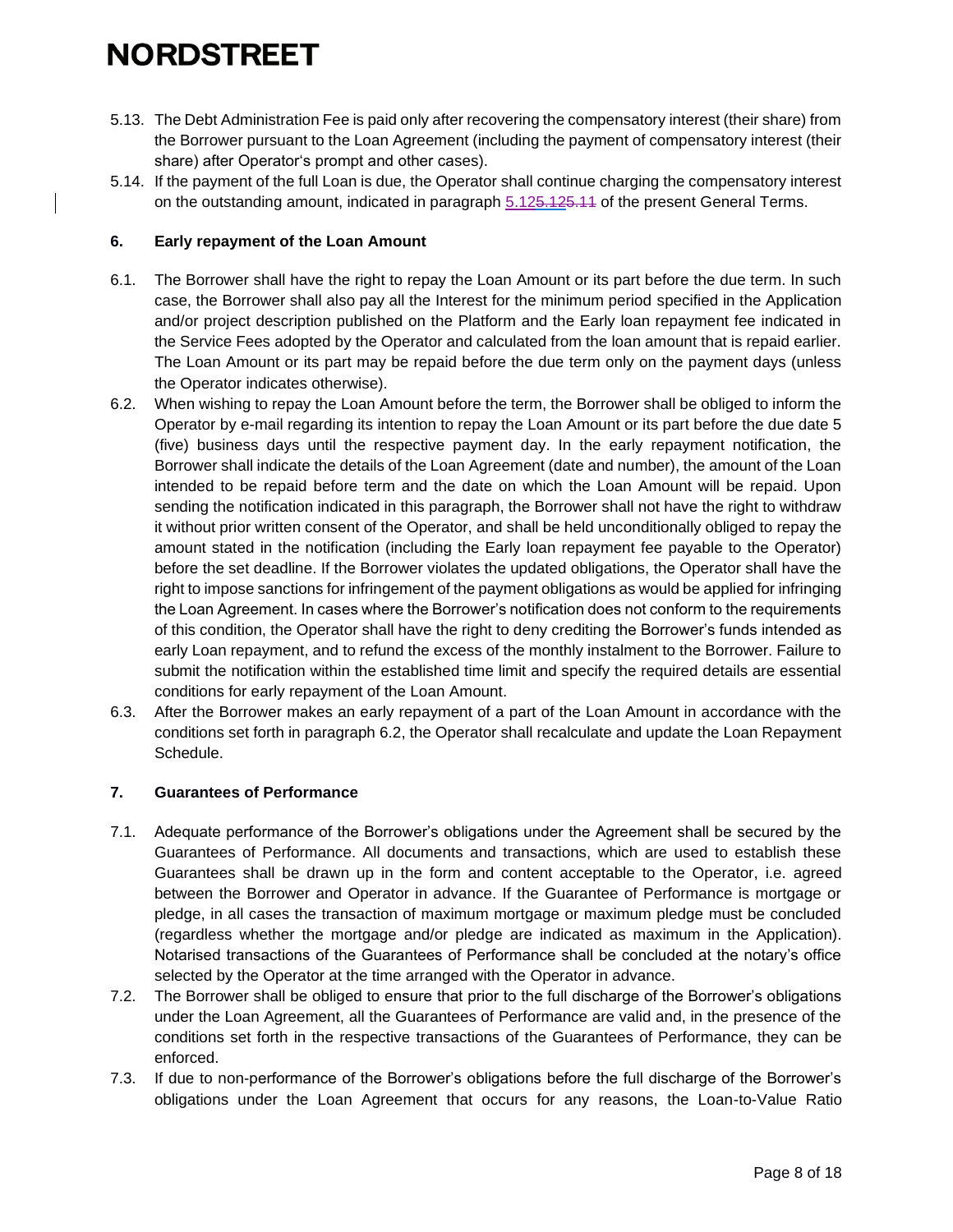established by the valuers acceptable to the Operator increases beyond the ratio set forth in the Special Terms, the Borrower shall be obliged to immediately, but no later than within 10 (ten) business days upon dispatch of the Operator's written notification, to additionally mortgage/pledge immovable property acceptable to the Operator, in order to ensure that the ratio of the outstanding payment obligations of the Borrower under the Loan Agreement and the total market value of the property mortgaged/pledged is lowered to the established Loan-to-Value Ratio, or to repay a share of the Loan allowing to ensure that ratio of the outstanding payment obligations of the Borrower under the Loan Agreement and the total market value of the property mortgaged/pledged is up to the established Loan-to-Value Ratio.

7.4. In the maximum mortgage and maximum pledge transactions (such as transactions for the Guarantees of Performance) the Operator shall be indicated as the representative of the Lenders (as creditors), while the Lenders shall not be mentioned in such transactions or registered in the relevant mortgage register of the Republic of Lithuania (as prescribed by the applicable legal acts). For these purposes, the Operator shall assume all the rights and duties as the creditor's representative in a mortgage and/or pledge transactions, as provided for in the Loan Agreement, Platform Agreement and/or the applicable legal acts.

#### **8. Declarations and guarantees of the Borrower**

- 8.1. The Parties hereby confirm that the Lenders took the decision to provide the Loan Amount, presented the Offers (Acceptances), and accepted the Borrower's Application (Quote) relying on the validity, correctness and completeness of information provided in the Application, data and documents presented by the Borrower as well as on the accuracy and correctness of the Borrower's declarations and guarantees as at the date of the Auction, date of conclusion of the Loan Agreement, date of provision of the Lender's Offer (Acceptance) and during the entire period of validity of the present Agreement.
- <span id="page-8-0"></span>8.2. The Borrower hereby declares and guarantees that:
	- 8.2.1. the Borrower's obligations under the terms and conditions of the Loan Agreement and the transactions of the Guarantees of Performance shall constitute the legitimate and valid obligations, performance of which is binding for the Borrower without reservations;
	- 8.2.2. the information (including income, expenses, data on the objects of the Guarantees of Performance, data on the actual conditions of immovable assets and progress of the project, etc.) and declarations provided by the Borrower are correct, accurate and complete. The Borrower is not aware of any facts or circumstances, which in the future could exert a material negative influence on the Borrower's financial position and its abilities to perform the obligations assumed under the Loan Agreement in an adequate and timely manner;
	- 8.2.3. the documents (including the valuation report on the immovable property, construction and reconstruction permits, and design documents, etc.) presented by the Borrower are correct, accurate and complete, and correspond to the actual situation.
	- 8.2.4. the Borrower has received all the required approvals, authorisations and consents, and carried out all actions necessary to submit the Application and take part in the Auction, to conclude the Loan Agreement and the transactions of the Guarantees of Performance, as well as for the performance of all the terms and conditions;
	- 8.2.5. neither the conclusion of the Loan Agreement and the transactions of the Guarantees of Performance, nor the performance of the obligations assumed by the Borrower under these agreements shall contradict and violate the following: (i) any decision, ruling, prohibition, decree or other binding order issued and enforced by a court, state or local authorities; (ii) any provisions or conditions of a written or verbal contract, agreement,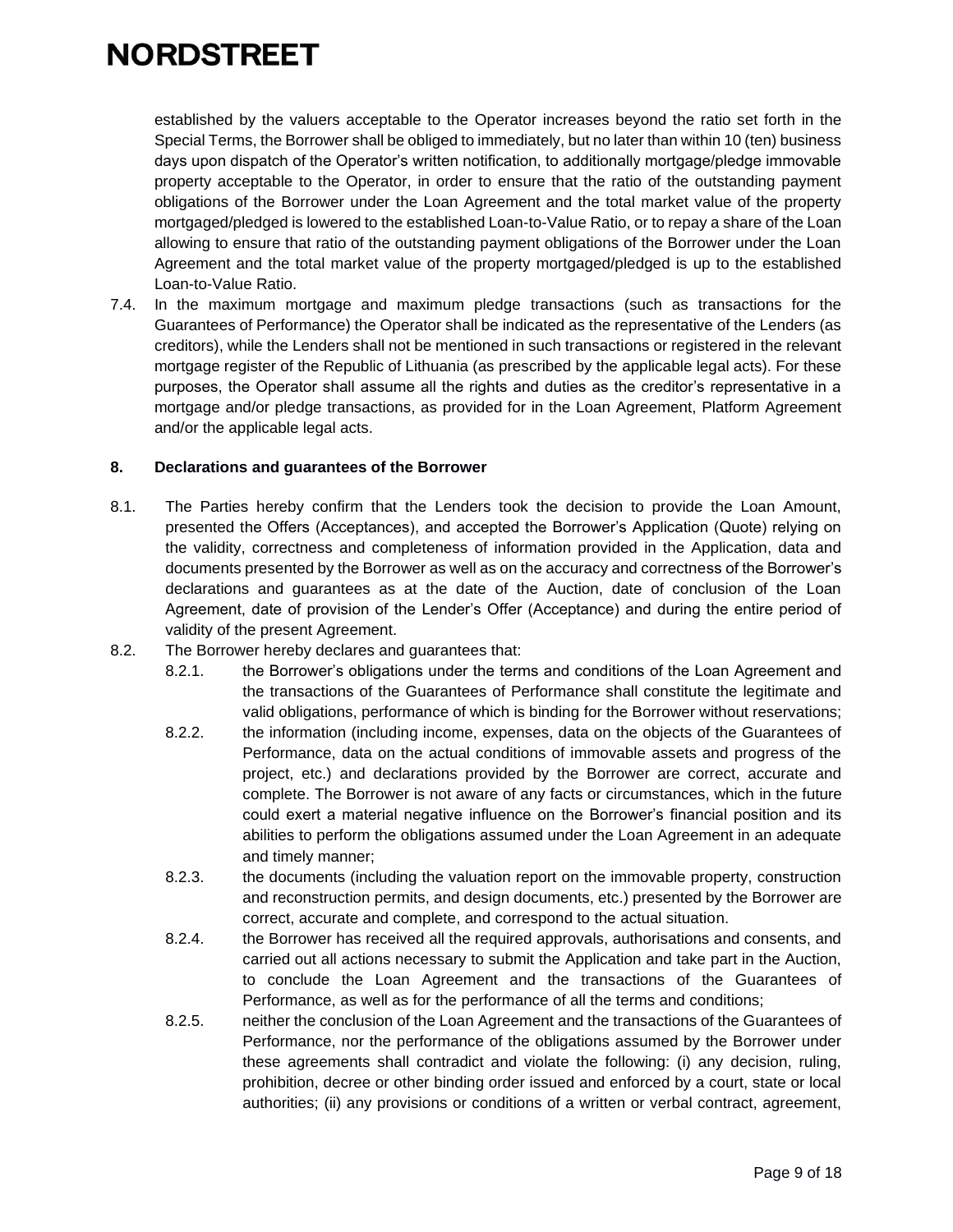license, permit or other obligation, to which the Borrower is a party; (iii) any provisions of the laws of other legal acts in force; (iv) any provisions or conditions of the Borrower's incorporation documents or decisions of the bodies; (v) any right or lawful interests of the Borrower's creditors;

- 8.2.6. there are no pending (ongoing) or potential claims, cases, court or arbitration proceedings or investigations initiated in respect of the Borrower and/ or the Associated Entities, which could exert a negative influence on the performance of the Borrower's obligations under the Loan Agreement and transactions of the Guarantees of Performance;
- 8.2.7. the Borrower is capable of accepting the financial obligations set forth in the Loan Agreement, which the Borrower has capacities to perform including its existing financial obligations;
- 8.2.8. the Borrower has no debt obligations to the third persons, except the obligations under the Loan Agreement and the obligations, of which the Borrower has informed the Operator and the Lenders in the Application and the respective documents before the closing of the Auction;
- 8.2.9. the Borrower is solvent and not aware of any circumstances which could have a negative impact on the solvency in a manner deeming the Borrower incapable to perform the obligations assumed under the Loan Agreement;
- 8.2.10. all the insurance policies and contracts, which should have been concluded in accordance with the terms and conditions of the Loan Agreement have been concluded and are (will be) fully valid at any point of time according to the provisions set forth in the Loan Agreement. There are no facts or circumstances, due to which the insurers could avoid or in any manner reduce their liability under such insurance policies and contracts;
- 8.2.11. the Borrower has made a reasoned decision to enter into the Loan Agreement realising full responsibility thereof, and hereby declares that the Borrower was able to consult the independent legal and financial advisers regarding the conclusion of the Loan Agreement and performance of the obligations specified therein. The Borrower has familiarised with the terms and conditions of the Loan Agreement, understands them, and by carrying out the actions set forth in the Loan Agreement clearly declares that the Borrower accepts the terms and conditions of the Agreement by free will, understands the arising obligations and undertakes to fulfil them.
- 8.3. it shall be considered that the Borrower's declarations and guarantees provided in paragraph [8.2](#page-8-0) of the present General Terms shall be restated in their full scope in the Special Terms (Application) and on each payment day. The Borrower shall be obliged to provide a forthwith notice to the Operator if during the validity of the Loan Agreement any of the Borrower's declarations and/or guarantees for any reason become inaccurate or incorrect. Compliance with the declarations and guarantees provided in paragraph [8.2](#page-8-0) of the present General Terms is the essential condition of the Loan Agreement; if the Borrower does not comply with / breaches at least one of its declarations and guarantees indicated in the above-mentioned paragraph, the Operator shall have the right to unilaterally terminate the Loan Agreement due to the Borrower's fault in accordance with the procedure set forth in Clause 10 of the General Terms, demand the immediate repayment of the Loan Amount and making other payments as well as indemnifying for the losses incurred as a result of termination of the Loan Agreement.

#### **9. Additional obligations of the Borrower Paskolos gavėjo įsipareigojimai**

<span id="page-9-0"></span>9.1. The Borrower shall be obliged: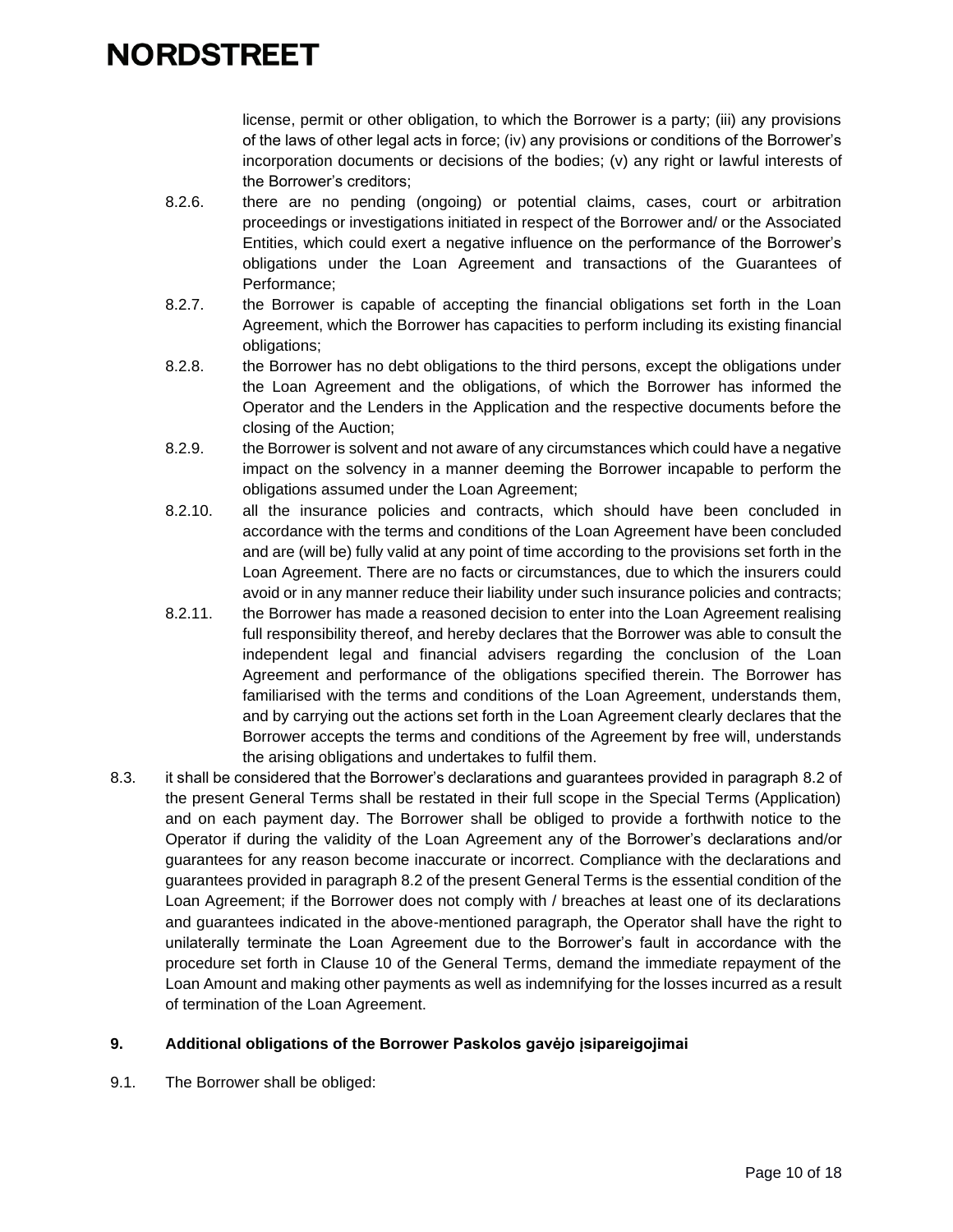- 9.1.1. to mortgage/pledge the immovable property specified in the Special Terms no later than in 7 (seven) calendar days following the Auction (the end of successful funding of the Application) to the Operator for the benefit of the Lenders. In some cases and in view of certain circumstances, the above-mentioned time limit may be additionally extended by the Operator's decision, but in any event the total time limit for mortgaging the immovable property shall not exceed 30 (thirty) calendar days from the close of the Auction;
- 9.1.2. to conclude an insurance contract for the immovable property mortgaged/pledged (except the land parcel), under which the Operator is listed as the beneficiary, and to ensure the validity of the insurance coverage until the moment of full discharge of the obligations under the Loan Agreement;
- 9.1.3. to use the Loan Amount received only according to the purpose provided for in the Special Terms. Upon request of the Operator, to provide the documents concerning the use of the Loan Amount in the format and conditions acceptable to the Operator within a reasonable time limit set by the Operator. The Borrower shall store all the documents evidencing the use of the Loan Amount for its intended purpose for at least 3 years after completion of the project for which the Loan Amount was raised. For the avoidance of any doubts it shall be emphasised that if the Borrower uses (has used) the Loan Amount (or its part) in prejudice to its intended purpose, the Operator shall have the right to demand premature repayment of the Loan Amount , the Interest for the full period provided for in the Loan Agreement as well as payment of other amounts due under this Loan Agreement, and compensation for the damages incurred due to the termination of the Loan Agreement and/or inadequate use of the Loan Amount. Furthermore, if, within a reasonable time period, the Borrower fails to submit to the Operator the documents clearly evidencing the use of the Loan Amount (or its part) for its intended purpose, it shall be automatically considered that the Borrower has used the Loan Amount for the purpose other than its intended purpose, and the Operator shall gain the rights stipulated in this paragraph (the right to terminate the Loan Agreement due to the Borrower's fault);
- 9.1.4. to repay the Loan Amount before the repayment deadline of the Loan Amount set forth in the Loan Repayment Schedule, pay the Interest for the use of the Loan, and to pay compensatory interest in the event of failure to repay the Loan, a part thereof or pay the Interest according to the Loan Repayment Schedule, and to pay the other fees and charges published on the Platform;
- 9.1.5. Before the pay-out of the Loan Amount, to present to the Operator all information about any existing liabilities of the Borrower to the third persons, the guarantees received or granted, and surety transactions and guarantees of performance entered into, as well as all other information, which could have material influence on the Application, the Offer and the Auction, and conclusion, performance, validity and expiration of the Loan Agreement;
- 9.1.6. in the event of a risk that the Loan Amount may not be repaid in an adequate and timely manner, decrease of the Loan-to-Value Ratio or property becoming illiquid, deterioration of the financial position of the Borrower, surety or guarantor, or in the event of nonperformance of the Borrower's other obligations under the Loan Agreement, upon a written request of the Operator, to provide an additional Guarantee of Performance or repay the Loan Amount and all related sums within the time limit established by the Operator prior to the repayment deadline of the Loan according to the Loan Repayment Schedule, or to present the documents refuting and eliminating the risks identified by the Operator;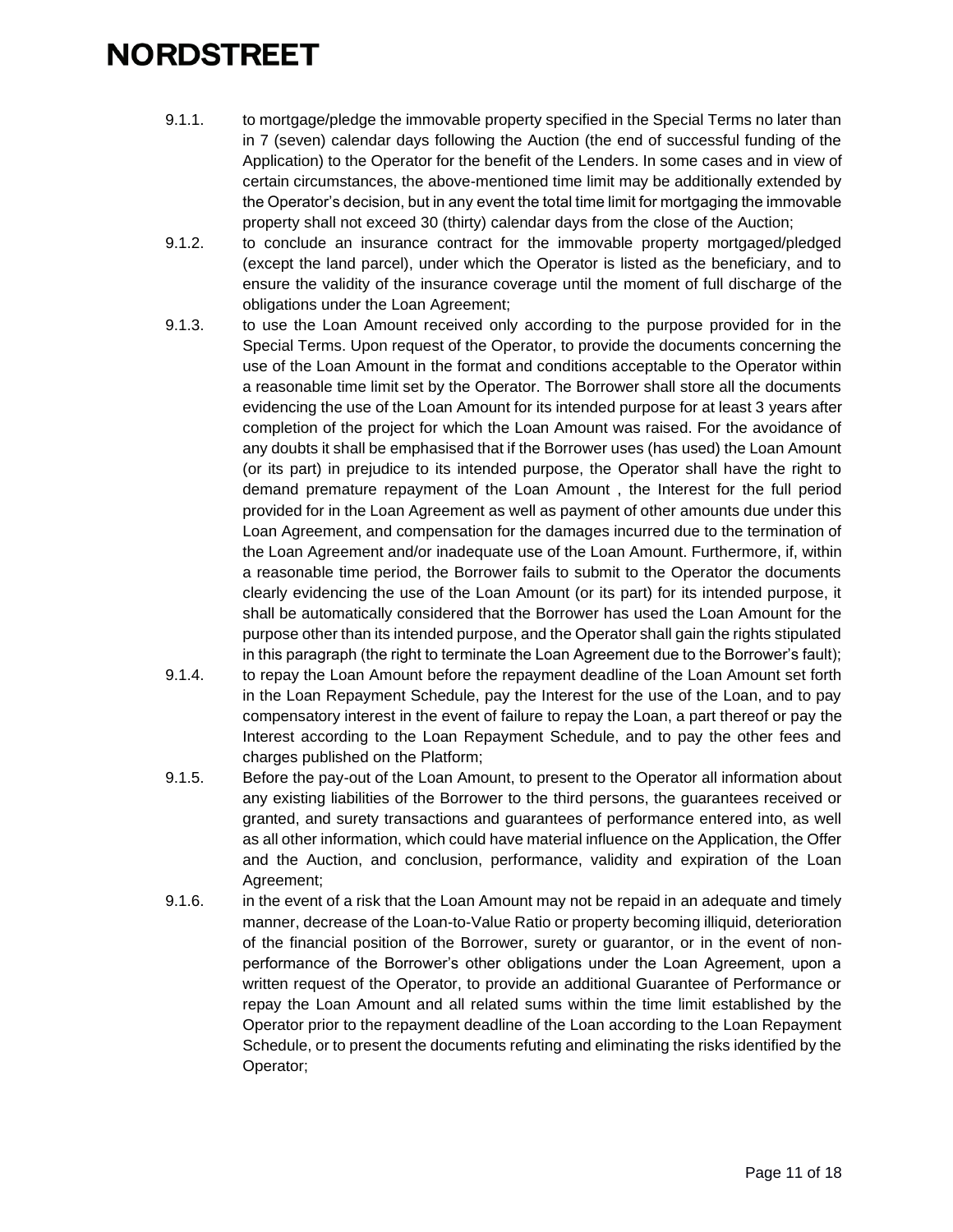- 9.1.7. to enable the Operator to verify the activities of the Borrower and property mortgaged/pledged when the Operator's representative arrives at the Borrower's head (registered) office or the location of the property mortgaged/pledged;
- 9.1.8. without prior written consent of the Operator: (i) not to grant surety and guarantees and not to pledge its property to the third persons; (ii) not to impose Encumbrances on the immovable property pledged; (iii) not to take out or grant the loans or credits of any amount or type on behalf of the Borrower.
- 9.1.9. to provide a forthwith notice to the Operator regarding any changes of the registered address, deterioration of the financial position, income fluctuations, expected payment delays and any other significant changes, which could have an impact on the performance of the obligations arising from and/or in relation to the Loan Agreement;
- 9.1.10. to notify the Operator in writing immediately, and in any case no later than within 2 (two) business days of the moment of occurrence of the respective circumstances, if: (i) the Borrower is unable to make any payments under the Loan Agreement and perform other obligations provided in therein in a due and timely manner; (ii) the immovable property mortgaged/pledged is damaged or destroyed or otherwise reduced in value; (iii) the decision has been taken regarding reorganisation, restructuring, liquidation, initiation of bankruptcy proceedings or out-of-court insolvency procedure against the Borrower; (iv) any contact details of the Borrower have changed; (v) the Loan Amount is planned to be used for the purposes other than stated in the Application; (vi) the Borrower's financial position has deteriorated or may deteriorate (e.g., by newly assumed debt liabilities); (vii) any circumstances occur, due to which the Borrower's liquidity decreases or may decrease; (viii) any arbitration, court and/or other proceedings (enforcement, etc.) have been initiated by the Borrower or against the Borrower, where it could have negative impact on the Borrower's situation;
- 9.1.11. to bear the expenses incurred in relation to the conclusion of agreements for the Guarantees of Performance, their registration, notary certification, insurance and other costs of the conclusion and/or related to conclusion of the Agreement;
- 9.2. Failure to notify about the circumstances indicated in paragraphs **Klaida! Nerastas nuorodos šaltinis.Klaida! Nerastas nuorodos šaltinis.**9.1.9 – **Klaida! Nerastas nuorodos šaltinis.Klaida! Nerastas nuorodos šaltinis.**9.1.10 of the present General Terms shall be considered to be the gross violation of the Loan Agreement. If the Operator finds out about existence of the circumstances indicated in the paragraphs above, while the Borrower failed to notify about them, the Operator shall have the right to take the appropriate measures, including termination of the Loan Agreement, suspension of the Borrower's activities on the Platform and/or removal from the Platform, etc.

#### **10. Transfer of the Right of Recourse in Secondary market**

- <span id="page-11-0"></span>10.1. Operator may create an opportunity on the Platform for Lenders to transfer their Rights of Recourse in the Secondary market.
- 10.2. The Borrower agrees that the Rights of Recourse held against it by the Lender may be transferred to the Secondary market.
- 10.3. In order to transfer the available Rights of Recourse in the Secondary market, the Lender:
	- 10.3.1. must agree to the General Terms and Conditions of the Agreement on Transfer of the Rights of Recourse published on the Platform;
	- 10.3.2. may choose its owned Rights of Recourse in its User Account, specify the transfer price and submit the transfer application (offer) of these Rights of Recourse in the Platform.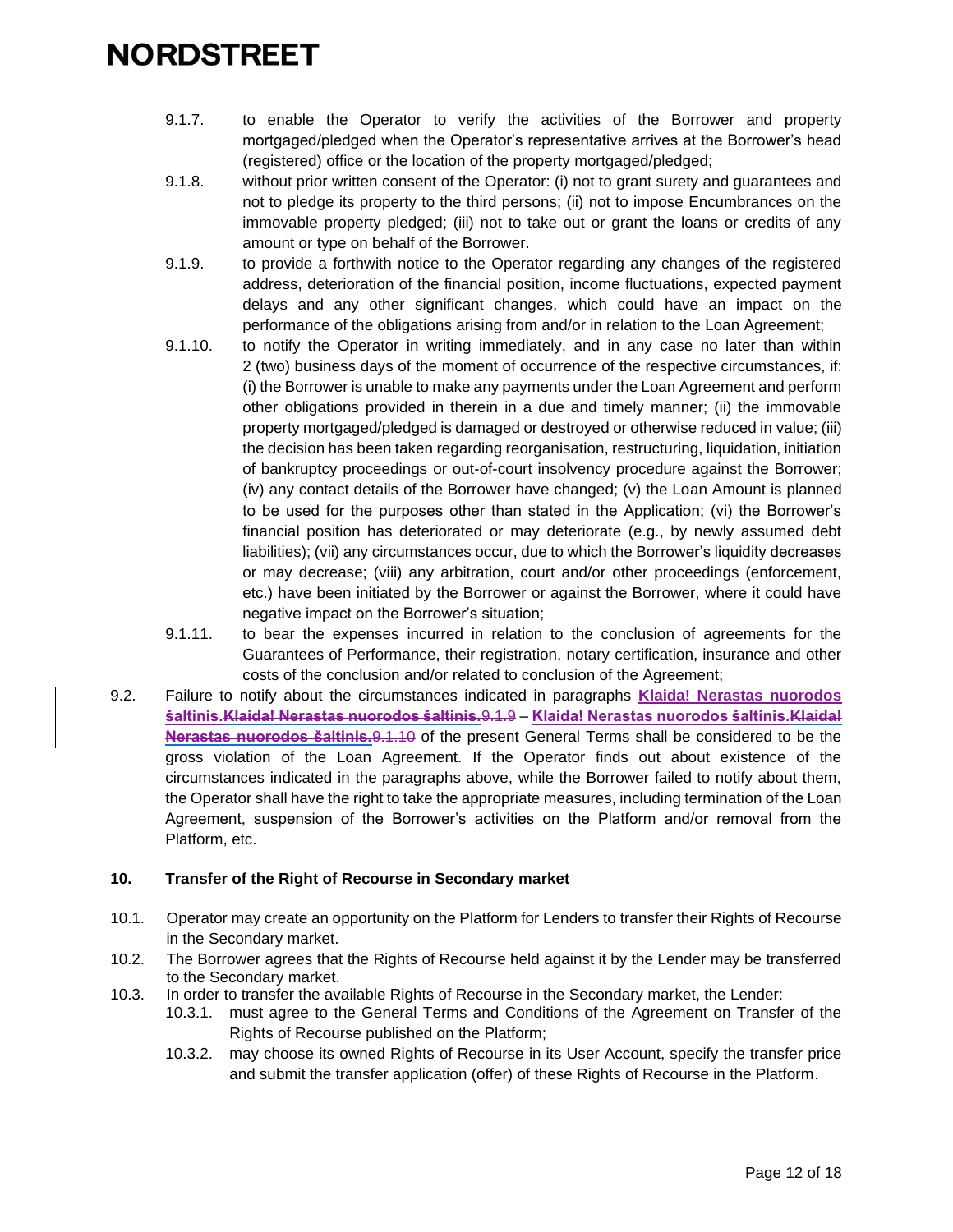- 10.4. After the transfer of the Right of Recourse in Secondary market, the person who has taken over the Right of Recourse shall be considered a new Lender under the Loan Agreement (the Borrower must fulfil its obligations to this new Lender).
- 10.5. The fact of transfer of the Rights of Recourse in the Secondary market does not in any way affect the obligations assumed by the Borrower under this Loan Agreement, fulfilment of these obligations, fulfilment method and (or) fulfilment procedure.

#### **11. Investment transfer**

- 11.1. The Operator may provide the Lenders with the opportunity to transfer the Investment on the Platform (as provided in Platform Agreement). During the Investment transfer, the Lender may transfer the Repayable Amount of the Borrower under the previous Loan Agreement (i.e., use it as a new investment) to a new Loan Agreement concluded for refinancing by the same Borrower. Investment transfer is performed according to procedure set forth in Platform Agreement.
- 11.2. After the selection of Investment transfer by Lender, successful completion of the refinancing Auction, conclusion of new refinancing Loan Agreement and payment of the Refinancing Loan (its part) by the Borrower according to Loan Agreement, the Borrower's obligations to such Lender under the previous (refinanced) Loan Agreement shall terminate. Accordingly, the Repayable Amount due to such Lender under the previous (to be refinanced) Loan Agreement becomes the amount newly lent to the Borrower under the newly concluded refinancing Loan Agreement.

#### **12. Termination of the Loan Agreement. Enforcement. Automatic subrogation of the Right of Recourse**

- 12.1. The legal facts specified below shall be treated as the grounds for termination of the Loan Agreement:
	- 12.1.1. **Infringement of the payment liability.** Infringement occurs when the Borrower fails to pay in the conditions and procedure established in the Loan Agreement any amount due under the Loan Agreement within the set term and fails to rectify the violation within 14 (fourteen) calendar days from submission of the Operator's written notification on infringement of obligations;
	- 12.1.2. **Infringement of contractual liabilities.** Infringement occurs when the Borrower violates the obligations set forth in paragraph [9.1](#page-9-0) of the present General Terms and fails to rectify the violation within 7 (seven) calendar days of the submission of the Operator's written notice of infringement of the obligation; if such infringement cannot be objectively rectified (or there is no point in doing it), the Operator shall not grant the time limit of 7 (seven) calendar days, and may rely on this ground for termination of the Loan Agreement without delay;
	- 12.1.3. **Non-conformity to the Loan-to-Value Ratio.** Infringement occurs when the Borrower fails to fulfil the obligations set forth in paragraph [7.3](#page-7-1) of the General Terms and Conditions related to the Loan-to-Value Ratio;
	- 12.1.4. **Infringement of the Borrower's declarations and guarantees**. Infringement occurs if it becomes apparent that any of the Borrower's declarations and guarantees provided for in paragraph [8.2](#page-8-0) of the General Terms are incorrect, misleading or can no longer be enforced;
	- 12.1.5. **Other infringements**. Infringement occurs when the Borrower and/or Associated Entities commit a material violation of the obligations arising from the transactions of the Guarantees of Performance or other agreements related to the Loan Agreement and specified in the Special Terms;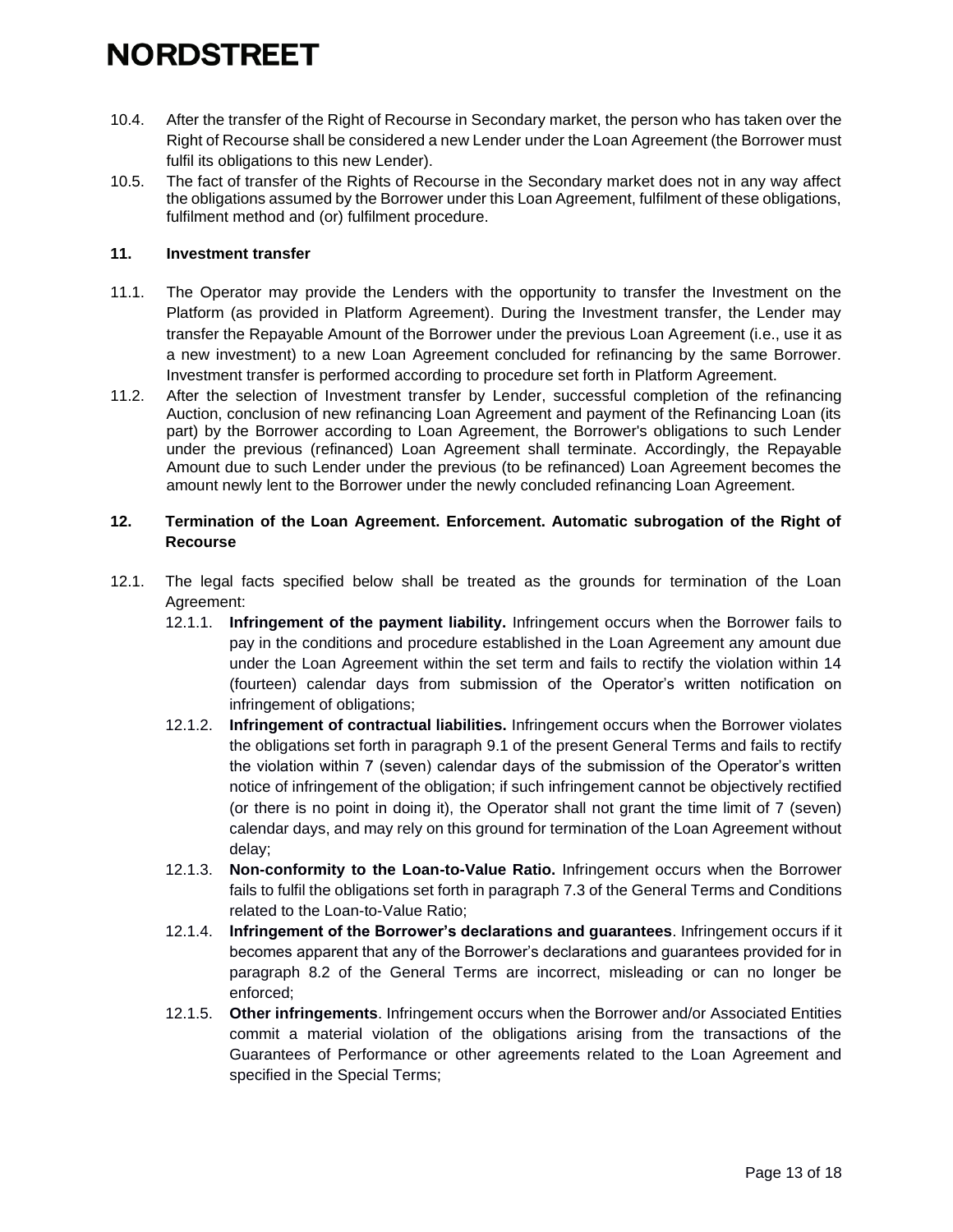- 12.1.6. **Insolvency**. Insolvency occurs when the Borrower or any Associated Entity becomes insolvent or declares insolvency in accordance with the applicable law;
- 12.1.7. **Actions of the state authorities**. The situation occurs where competent state authorities take any actions, due to which the Borrower or any Associated Entity loses the ability to perform the obligations arising from the Loan Agreement, transactions of the Guarantees of Performance or other agreements indicated in the Special Terms in an adequate and timely manner;
- 12.1.8. **Legal disputes.** Legal disputes occur when any legal, administrative or arbitration procedure is initiated in respect of the Borrower or any Associated Entity, which in the Operator's opinion could have an adverse impact on the due performance of the terms and conditions of the Loan Agreement;
- 12.1.9. **No pay-out of the Loan Amount**. The situation occurs when the full Loan Amount is not paid out before the end of the term set forth in the Special Terms;
- 12.1.10. **Infringement of other loan agreements.** If the same mortgaged/pledged property was mortgaged/pledged to the same Lenders (or other lenders) and/or the Operator under another loan agreement prior to the conclusion of the Loan Agreement, the ground for termination of such other loan agreement shall also constitute the grounds for terminating the present Loan Agreement;
- 12.1.11. **Anticipatory non-performance.** The situation occurs when, in the reasonable opinion of the Operator, based on specific circumstances, the Borrower's non-performance or defective performance of the Loan Agreement can be anticipated in advance.
- 12.2. The Operator acting as an authorised representative of the Lenders shall have the right to unilaterally and immediately terminate the Loan Agreement and demand payment of the full Loan Amount, Interest and other delayed payments (fines and compensatory interest) on the grounds set out in the Loan Agreement and the Civil Code of the Republic of Lithuania, as well as the fees and charges calculated based on the Service Rates published on the Platform. The Borrower shall also compensate for any direct and indirect damages sustained by the third parties (including the Operator and the Lenders) due to the termination of the Loan Agreement. In addition, in cases where the Borrower declares refusal to perform the obligations or maliciously avoids payments, and in cases where the conduct of the Borrower demonstrates any signs of deceit or fraud, the Operator may declare gross violation of the Loan Agreement on the part of the Borrower (material breach). The Operator shall send the notification by e-mail and/or registered mail and/or messenger services to the Borrower to the e-mail address and head office address of the Borrower indicated in the Special Terms regarding (i) the delayed payment, and (ii) termination of the Loan Agreement. The notification shall be considered to have been delivered in 24 (twenty-four) hours of its dispatch (if sent by e-mail) or on the third business day of dispatch (if sent by registered mail or messenger services).
- 12.3. The Parties agree that upon termination of the Loan Agreement, the Borrower undertakes to pay compensatory interest on all amounts payable by the Borrower for each day of delay. The amount of such compensatory interest applicable after the termination of the Loan Agreement shall be calculated according to the following formula:

$$
KP = 0.4 + \frac{SP}{365}
$$
, where

*KP – compensatory interest (daily rate); SP – Interest Rate (annual rate) provided for in the Special Terms of the Loan Agreement.*

12.4. If, the Operator determined (in its reasonable opinion) that at least one of the grounds for termination of the Loan Agreement indicated in paragraph [10.1](#page-11-0) of the General Terms has occurred, the Operator shall have the right to terminate the Loan Agreement by sending the notification to the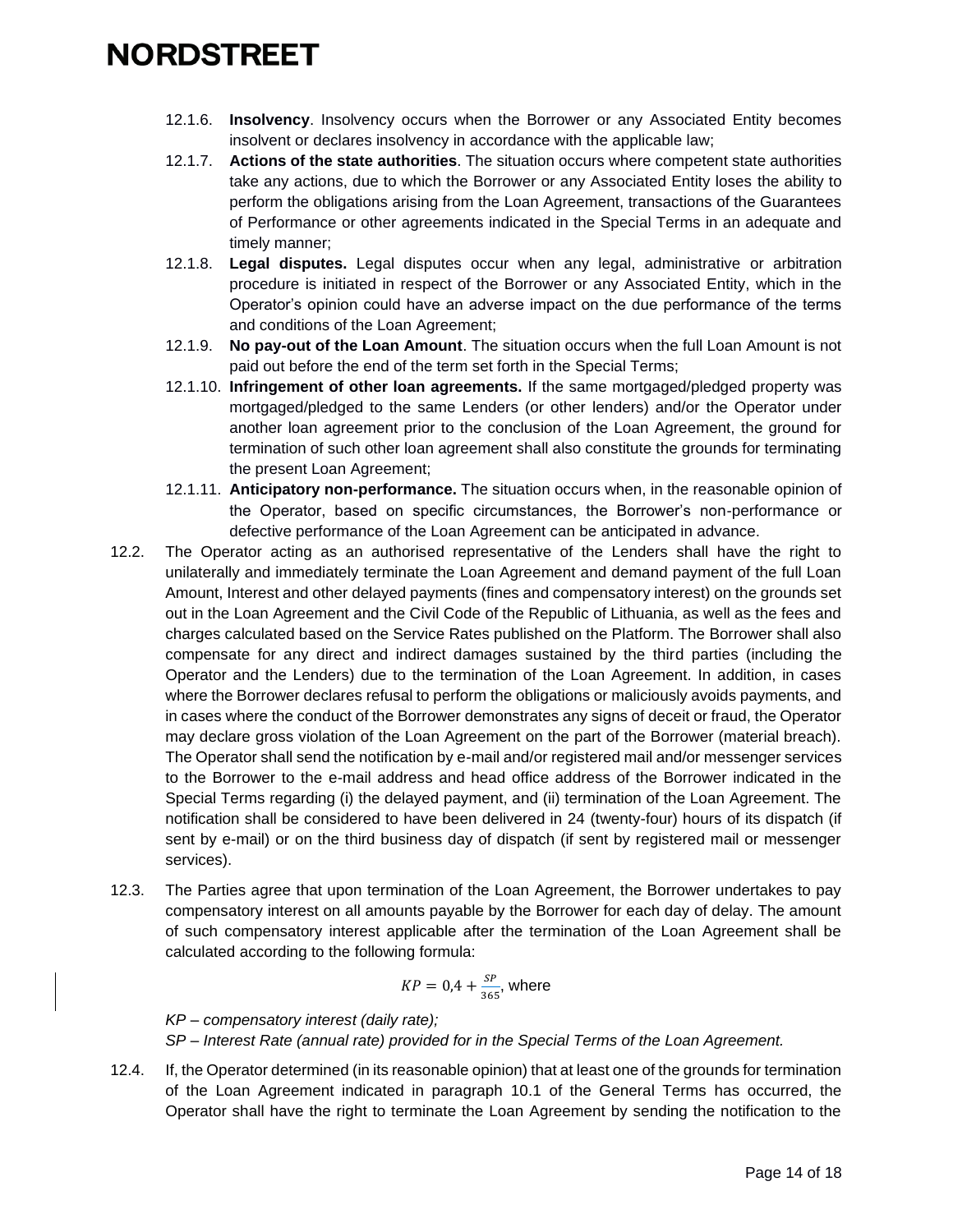Borrower in the procedure set forth in the General Terms, and to demand that the Borrower immediately, but no later than within 15 (fifteen) calendar days of the date of sending of the notification repays the outstanding Loan Amount, pays the Interest due and other amounts payable under the Loan Agreement. In such case the Borrower shall also additionally pay to the Operator a fee (penalty) of 5% (five percent) of the Loan Amount as the (one-off) Loan Agreement Termination Charge. **In any case, the present Loan Agreement shall be considered terminated and the amounts stated in this paragraph shall become payable as of the receipt of the notification sent by the Operator (or from the later date where the sent notification clearly indicates such later date of termination of the Loan Agreement)**. The Borrower shall also compensate for any direct and indirect damages sustained by the third parties (including the Operator and the Lenders) due to the termination of the Loan Agreement.

- 12.5. Seeking to avoid any confusion, the Lender shall hereby explicitly grant the authorisation to the Operator for termination of the Loan Agreement concluded with the Borrower on behalf of the Lender in cases and in the procedure set forth in the Loan Agreement and legal acts of the Republic of Lithuania, and to act as the Lenders' representative implementing recovery under the Loan Agreement, including the rights granted under the Law of the Republic of Lithuania on Crowdfunding and/or other legal acts, and in cases requiring to ensure performance of the Loan Agreement and debt recovery. Such authorisation of the Lender shall come into force as of the effective date of Loan Agreement and shall be valid until the full discharge of the Borrower's obligations under the Loan Agreement.
- 12.6. Where the Operator requests repayment of the Loan Amount before the Loan Repayment Term in the procedure set forth in the General Terms, the Operator shall not suspend calculation of the compensatory interest until the Borrower settles with the Lenders in full.
- 12.7. The Lender and the Borrower hereby agree and confirm that upon termination of the Loan Agreement, the Operator may at its own discretion either: (i) surrogate itself to the Rights of Recourse of the Lender/s in the procedure set forth in the present General Terms, or (ii) act as the Lender/s representative imposing recovery under the Loan Agreement, including the rights granted under the Law of the Republic of Lithuania on Crowdfunding and/or other legal acts, and in cases requiring to ensure performance of the Loan Agreement and debt recovery. For these purposes, the Operator shall also be delegated to perform all actions required for due representation of the Lenders' interests and administration of debt repayment.
- 12.8. Acting as the representative of the Lenders (i.e. creditors), the Operator shall have all the rights and duties provided for in the Law of the Republic of Lithuania on Crowdfunding, the Civil Code of the Republic of Lithuania and other legal acts, and for these purposes it shall not be required to conclude a separate authorisation or another document of an equivalent content.
- 12.9. Automatic subrogation to the Right of Recourse (with the right of transfer to the third party) of the Lenders shall occur following notification sent by the Operator to the Borrower to the e-mail address and/or by registered mail and/or messenger services to the head office address of the Borrower indicated in the Platform database regarding termination of the Loan Agreement and subrogation to the Right of Recourse. The automatic subrogation to the Right of Recourse shall be performed by using the deferred payment, which means that the Operator will pay to the Lenders the price of the Right of Recourse equal to the funds recovered from the Borrower, less the charges specified in the Service Rates (hereinafter – Automatic Subrogation of the Right of Recourse). In all cases of the Operator's Automatic subrogation to the Right of Recourse, all the performance guarantees shall also be transferred, including but not limited to the right to mortgage/pledge. If necessary, the Guarantees of Performance shall be assigned by a notarised transaction at the time convenient for the Operator and at the notary's office selected by the Operator. The Lenders undertake to take all the necessary steps (e.g., issue a required power of attorney, confirmation or another document, arrive at the place indicated by the Operator, etc.) within the time limit specified by the Operator, if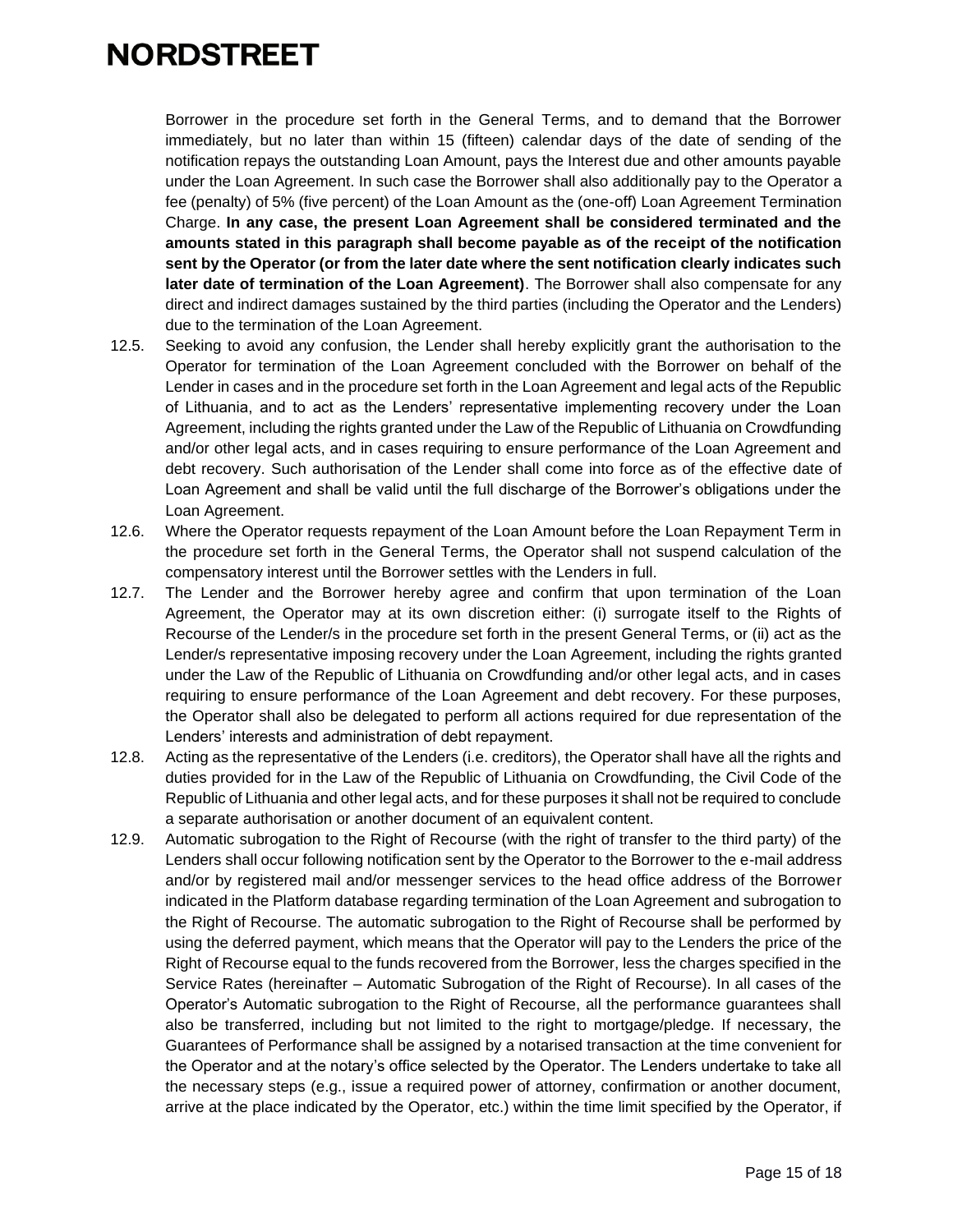there is need for such steps as the authorisations granted by the General Terms or other agreements related to the Loan Agreement are insufficient.

- 12.10. Upon Automatic subrogation to the Right of Recourse, the Operator shall act as a reasonable creditor and make all efforts to recover the debt, but the Operator shall be liable to the Lender neither individually, nor jointly or subsidiary with the Borrower for recovery of the debt and amount it will succeed to recover. The Lender hereby agrees and confirms the above, and confirms that the Lender understands and is aware of and agrees with the lending risks.
- 12.11. The purpose of Automatic subrogation to the Right of Recourse is to provide a legal possibility to the Operator to ensure the interests of the Lender, perform all actions necessary to ensure due performance of the obligations assumed by the Borrower under the Loan Agreement and to carry out enforced recovery according to the transactions of the Guarantees of Performance (including recovery from pledged immovable asset (mortgage object) under the mortgage agreement). The Lender hereby confirms that Automatic subrogation to the Right of Recourse shall be indefinite and irrevocable.
- 12.12. The Lender confirms that upon Automatic subrogation to the Right of Recourse or performance of recovery on behalf of the Lender, the Operator shall sign on its own behalf (with the unrestricted right to authorise the third person) all necessary documents, carry out all procedural actions, including receipt of the order (writ of execution) and presentation for execution (enforcement), apply to institutions and authorities, submit requests, receive any documents requested, contact debt collection companies for enforcement of liabilities, and carry out negotiations with the Borrower.
- 12.13. In the event the Operator unilaterally terminates the Loan Agreement with the Borrower in the procedure stipulated in this Loan Agreement, the Operator, acting as the representative of the Lender/s, after dispatch of notification on termination of the Loan Agreement, shall have the right to submit to the Borrower additional reminders regarding the payment of all the amounts payable (the Loan Amount, Interest, fines and other due payments as well as indemnity for damages, etc.) and/or to recover such amounts through court or out of court. The Operator shall have the right to reauthorize any third persons to represent the interests of the Lender/s in the court (or other institutions where recovery is conducted out of court).
- 12.14. The Operator shall have the right at its own discretion to freely dispose of its rights under the Loan Agreement and transactions of the Guarantee of Performance (including the mortgage agreement) and use the documents and information on the Borrower available to the Operator. The Operator shall perform enforced recovery from the pledged immovable asset (mortgage object) under the mortgage agreement and perform all related actions in accordance with the conditions and in the procedure set forth in the mortgage agreement and legal acts of the Republic of Lithuania.
- 12.15. The Operator shall have the right to transfer the recovery of the debt obligations from the Borrower to the debt collection companies, and in this case, the Borrower shall be obliged to compensate the applicable recovery fee and/or bear all other expenses incurred by the Operator or the debt collection company in relation to such subrogation.
- 12.16. Both the Borrower and the Lender hereby confirms that the person / entity of the Borrower or the Lender respectively does not have any essential significance to them (i.e. the person/entity of the Lender to the Borrower, and the person/entity of the Borrower to the Lender).

#### **13. Final provisions**

13.1. **Operator's involvement.** The Parties hereby agree that the Operator shall participate in the Loan Agreement not as a party to the loan obligation, but as an entity performing the administration functions of the Loan Agreement.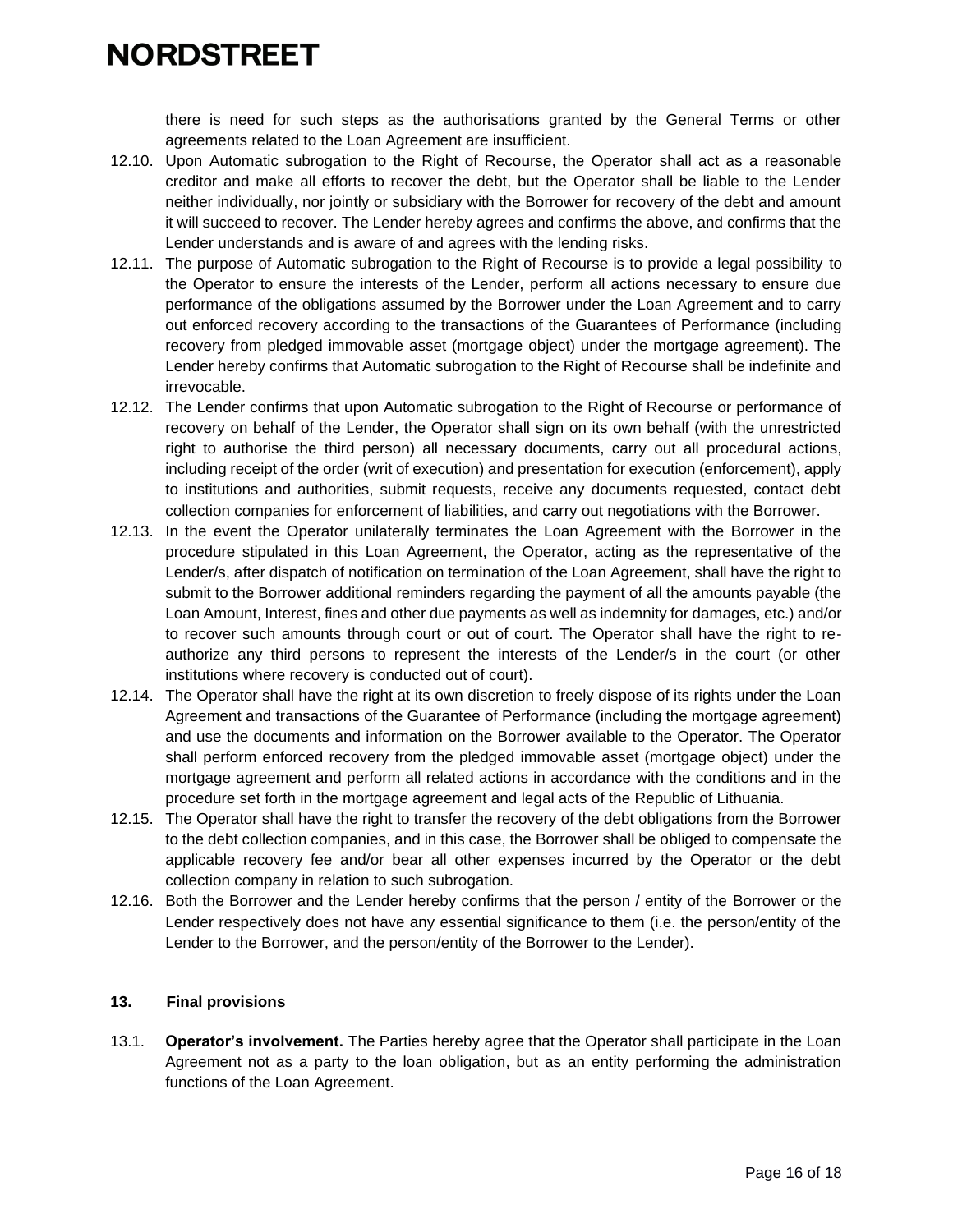- 13.2. **Notifications.** All notification, requests and other information under the Loan Agreement shall be drawn up and delivered via messenger services or sent by registered mail or e-mail. Where the correspondence is (i) sent via messenger or by registered mail, it shall be considered that it has been received on the third business day following dispatch; (ii) sent by e-mail, it shall be considered that it has been received 24 hours after dispatch. The Parties hereby undertake to immediately inform each other in writing regarding the change of their details (including the number of the NS Pay Account). The Operator shall send all notifications addressed to the User to the e-mail address indicated by the User. The Operator shall also have the right to post notifications to the Borrower and the Lender or other communication on the User's account (in this case, it shall be considered that the communication has been received in 24 hours of its dispatch). The Users shall be obliged to regularly check their e-mail box with the address provided by the Operator and the User Account and assume all risks related to situations where without the fault of the Operator, the messages sent by the Operator are not delivered to the User's e-mail box with the specified address and/or the User does not receive and/or read them for any other reasons.
- 13.3. **Confidentiality.** The Loan Agreement, its annexes and all confidential information related to the Loan Agreement and documents shall be considered to be confidential and may not be disclosed to the third parties, except in cases required by the legal acts or where it is necessary for due implementation of the rights of the third parties and/or performance of the obligations arising from the Loan Agreement.
- 13.4. **Validity.** The Loan Agreement shall come into force on the date of the pay-out of the Loan Amount to the Borrower in accordance with paragraph [3.3](#page-3-0) of the present General Terms, and shall be valid until the date the obligations of the parties arising from the Loan Agreement are discharged in full.
- 13.5. **Modifications.** Any modifications and/or supplementations to the Loan Agreement may be concluded by a separate agreement electronically or in another manner agreed upon by the parties. The Operator shall have a right to unilaterally modify the General Terms and to notify about the change in the Platform. In the event of material change of the General Terms, the Operator announces about the occurred modification to every User to its provided e-mail address. The User shall have a right to disagree to material change and stop using the Platform by notifying the Operator via email. The further non-use of the Platform shall not have any legal effect on User's rights and obligations to such Loan Agreements which were concluded before disapproval to the material change. Modifications of the General Terms shall come into effect on the date of their publication on the Platform or after the term indicated in the e-mail and be binding to all the Users who use the Platform and all transactions concluded via the Platform. Any supplementations, modifications or annexes of the Loan Agreement shall have the same legal effect and represent the integral part of the Loan Agreement. The Operator shall have a right to unilaterally decide on every given case whether the respective modification is material.
- 13.6. **Non-severability of the provisions.** If any of the provisions of the Loan Agreement is deemed null and void or unenforceable by a court of competent jurisdiction, other provisions of the Loan Agreement shall remain valid in the full scope thereof. Any provisions of the Loan Agreement that has been deemed null and void only partially or to a certain degree shall remain valid in the scope it has not been recognised null and void or unenforceable. The Parties shall replace such unlawful, null or void or unenforceable provisions of the Loan Agreement with the lawful, valid and enforceable provisions, the meaning of which comes as close as possible to the intentions of the parties existing during the conclusion of the Loan Agreement.
- 13.7. **Subrogation to Rights of Recourse.** The Borrower and the Lenders hereby agree that the Operator may transfer the Lenders' debt claim under the Loan Agreement to the third parties. The Borrower hereby agrees that the Lenders may transfer the Lenders' debt claim under the Loan Agreement to the third parties.